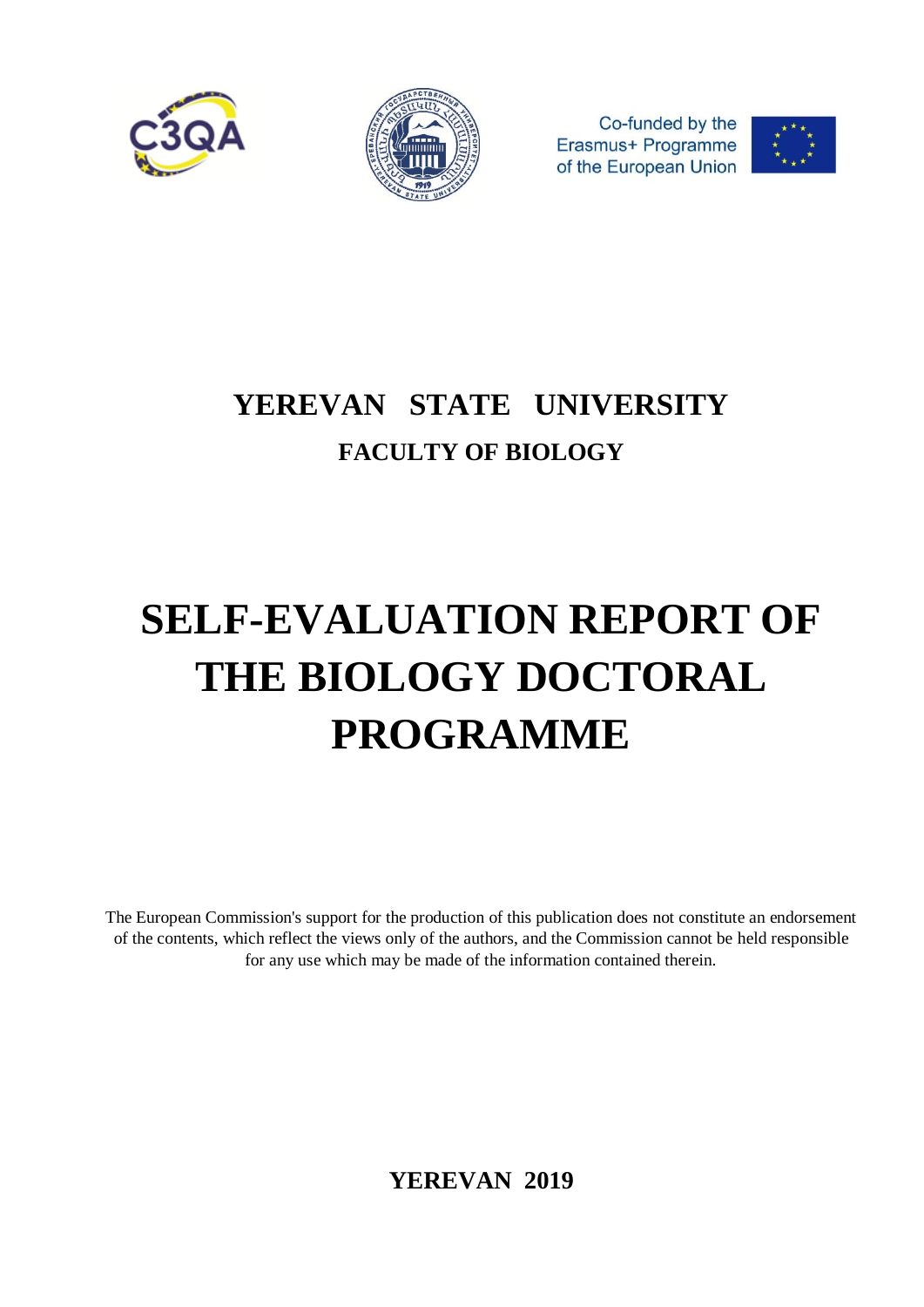## Contents

<span id="page-1-0"></span>

| HEI's admission policy on doctoral program is transparent, is in line with doctoral program's ambitions. |  |
|----------------------------------------------------------------------------------------------------------|--|
|                                                                                                          |  |
|                                                                                                          |  |
|                                                                                                          |  |
|                                                                                                          |  |
|                                                                                                          |  |
|                                                                                                          |  |
|                                                                                                          |  |
|                                                                                                          |  |
|                                                                                                          |  |
|                                                                                                          |  |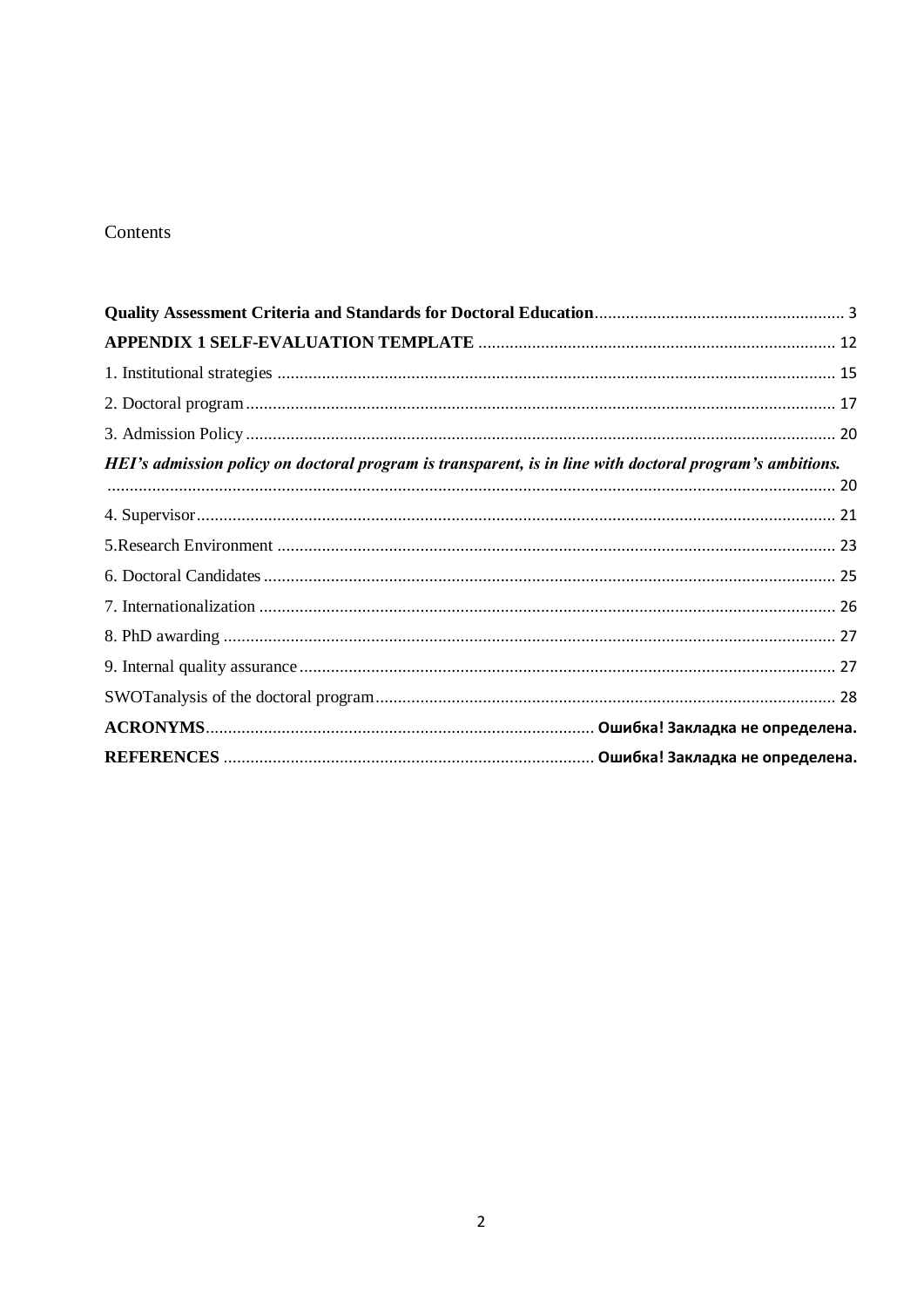## **Quality Assessment Criteria and Standards for Doctoral Education**

| Criterion/standards                                                                           | The evidences that will need to be considered      |
|-----------------------------------------------------------------------------------------------|----------------------------------------------------|
|                                                                                               | to evaluate the criterion/standard                 |
| 1. Institutional strategies                                                                   |                                                    |
| The Higher Education Institution's (hereinafter HEI) research strategy is in concord with its |                                                    |
| mission and goals.                                                                            |                                                    |
| 1.1 HEI has a research strategy that is adopted at                                            | 1. Research strategy                               |
| the institutional level of the HEI, represents the                                            | Code of ethics and internal disclosure<br>2.       |
| institution's mission and its goals for research.                                             | procedures                                         |
| 1.2 Research strategy reflects the needs of the                                               | Action plan (long-term, mid-term, short-<br>3.     |
| internal and external stakeholders and includes                                               | term planning) and supporting budget               |
| ethical concepts.                                                                             | Policy and procedures for the assessment<br>4.     |
| 1.3 HEI has formal mechanisms and procedures to                                               | of the achieved goals and respective               |
| evaluate the effectiveness of research strategy and                                           | analysis                                           |
| to further improve it.                                                                        | The list of scientific publications, patents<br>5. |
|                                                                                               | relevant for strategic area                        |
|                                                                                               | 6. Relevant reports on the review process of       |
|                                                                                               | the research strategy                              |
|                                                                                               | Other Policy of development and adoption<br>7.     |
|                                                                                               | of research strategy.                              |
|                                                                                               | Alignment of research strategy with<br>8.          |
|                                                                                               | mission and goals of the institution               |
|                                                                                               | 9. Mechanisms and tools for revealing the          |
|                                                                                               | needs of internal and external stakeholders        |
|                                                                                               | 10. Evidences of the stakeholders'                 |
|                                                                                               | involvement                                        |
|                                                                                               | 11. Other                                          |
|                                                                                               |                                                    |

#### *2. Doctoral program*

*The doctoral program's ambitions are in concord with the institution's research strategy, forms part of institutional planning and resource allocation, is designed to meet new challenges and needs of global labour market.*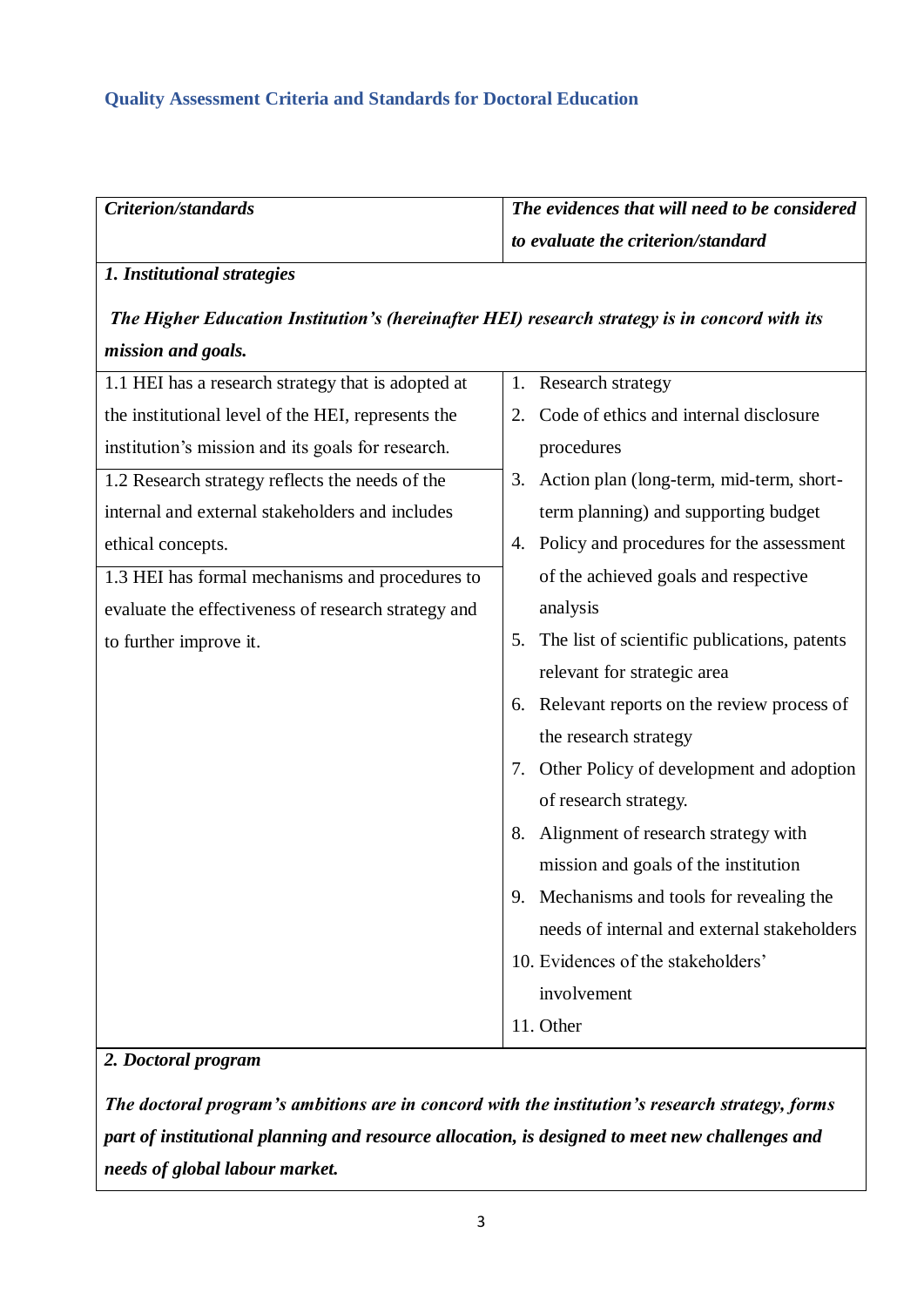| 2.1 Doctoral program is thoroughly formulated,        | 1. Outcome based doctoral program (aligned      |
|-------------------------------------------------------|-------------------------------------------------|
| according to the intended outcomes, is flexible,      | with the HEI's ambitions in research and        |
| meets the needs of doctoral candidates and is in line | labour market needs)                            |
| with the institution's research strategy.             | 2. Clearly defined concept of the programme     |
|                                                       | and graduate profile                            |
|                                                       | 3. Doctoral training programs based on          |
|                                                       | original research and teaching of transferable  |
|                                                       | skills (curriculum, individual research plan)   |
|                                                       | 4. Doctoral training leading to doctoral        |
|                                                       | candidates' autonomy                            |
|                                                       | 5. Doctoral candidate handbook (published)      |
|                                                       | 6. Other                                        |
| 2.2 Doctoral program is contextually coherent with    | 1. Doctoral program benchmarking policy,        |
| other relevant doctoral programs.                     | procedures and performance evidences            |
|                                                       | 2. Other                                        |
| 2.3 Doctoral program is functioning in the context    | 1. Relevant documents ensuring doctoral         |
| of a strong research environment ensuring critical    | program resource allocation                     |
| mass of researchers and relevant resources            | 2. Relevant evidences (agreements, contracts,   |
| promoting interdisciplinary approach.                 | etc.) ensuring research environment and         |
|                                                       | critical mass                                   |
|                                                       | 3.Other                                         |
| 2.4 Doctoral program provides training in core        | 1. Flexible curriculum (translation of the      |
| discipline areas and transferable skills and ensures  | objectives of the program in the curriculum,    |
| an active involvement of doctoral candidates in       | presence of interdisciplinary elements in the   |
| research activities.                                  | curriculum)                                     |
|                                                       | 2. Individual research plans (which takes into  |
|                                                       | account the skills to be achieved)              |
|                                                       | 3. Mechanisms for the involvement of doctoral   |
|                                                       | candidates to research oriented activities      |
|                                                       | 4. Evidances on encouragement of local and      |
|                                                       | international cooperation                       |
|                                                       | 5. Other                                        |
| 2.5 Doctoral program has set criteria on the          | 1. Published criteria for the assessment of the |
| assessment of the quality of research results against | research quality against the intended outcomes  |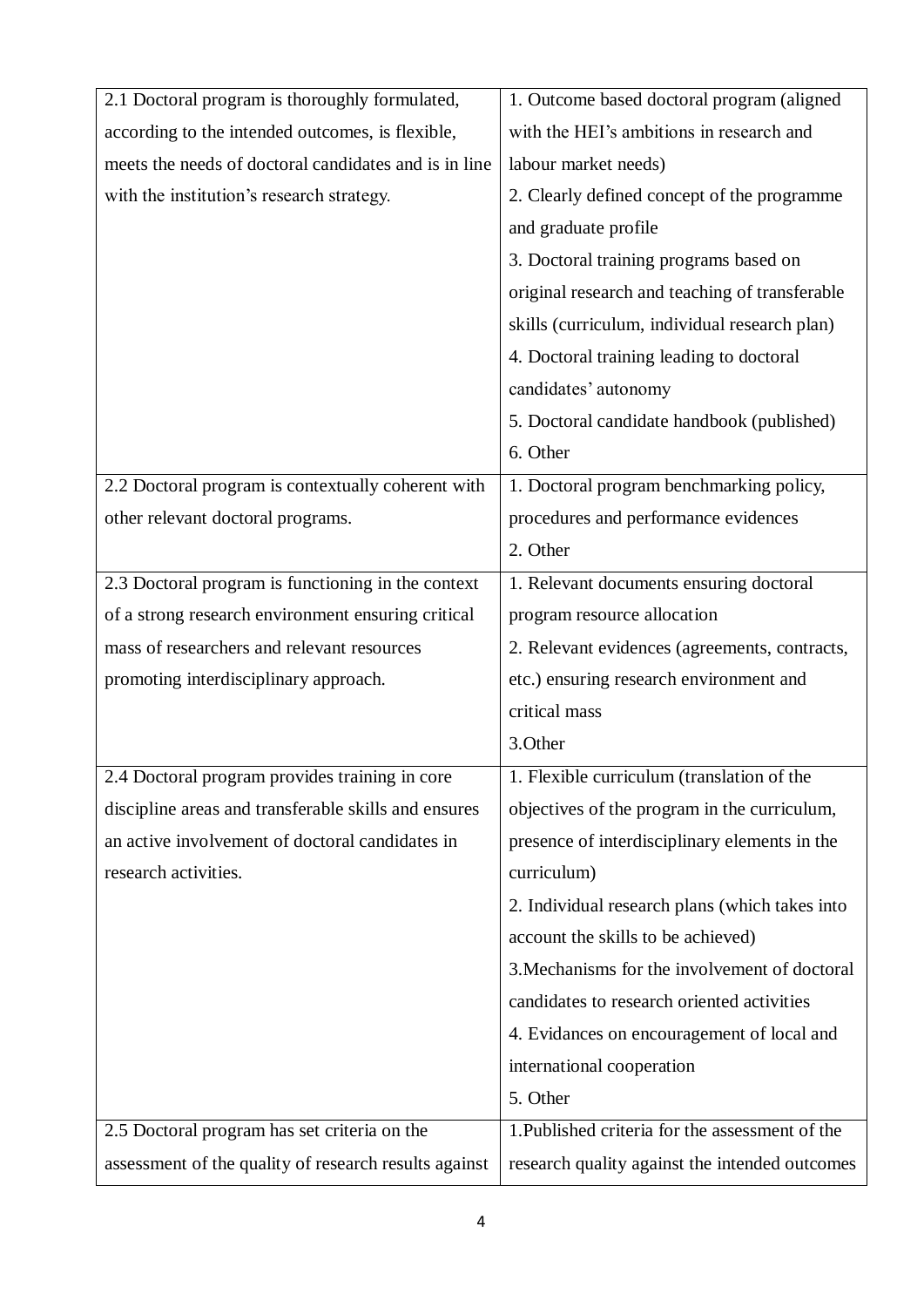| achieved outcomes and mechanisms for the           | 2. Grids to evaluate the extent of doctoral     |
|----------------------------------------------------|-------------------------------------------------|
| evaluation of the research results' social impact. | candidates' autonomy and other intended         |
|                                                    | outcomes                                        |
|                                                    | 3. Mechanisms to evaluate the effectiveness of  |
|                                                    | the criteria for the assessment of the research |
|                                                    | quality and to further improve them             |
|                                                    | 4. Mechanisms to measure social impact          |
|                                                    | 5. Other                                        |
| 2.6 There are set mechanisms and procedures in     | 1. Doctoral program design and approval         |
| place to ensure development, approval, monitoring  | policies and procedures                         |
| and periodic review of doctoral program with an    | 2. Written policy for review/revision of the    |
| active involvement of internal and external        | doctoral program based on the needs of          |
| stakeholders.                                      | stakeholders (internal and external             |
|                                                    | stakeholders' needs assessment methods,         |
|                                                    | effectiveness analyses and evidences)           |
|                                                    | 3. Improvement plans                            |
|                                                    | 4.Other                                         |

# *3. Admission Policy*

# *HEI's admission policy on doctoral program is transparent, is in line with doctoral program's ambitions.*

| 3.1 HEI has set mechanisms for promoting             | 1. Published admission policy                    |
|------------------------------------------------------|--------------------------------------------------|
| equitable recruitment, selection and admission       | 2. Candidate recruitment policies and            |
| procedures.                                          | procedures (published)                           |
|                                                      | 3. Other                                         |
| 3.2 Selection criteria of doctoral candidates are    | 1. Selection criteria (e.g. doctoral candidates' |
| transparent, publicly available and are in line with | past academic performance, ability for           |
| the explicit outcomes of doctoral program.           | research etc.)                                   |
|                                                      | 2. Procedures and evidences ensuring             |
|                                                      | transparency and fair access to the institution  |
|                                                      | 3. Mapping (selection criteria with the explicit |
|                                                      | outcomes)                                        |
|                                                      | 4. Other                                         |
| 3.3 HEI periodically analyses the effectiveness of   | 1. Mechanisms for analysing the effectiveness    |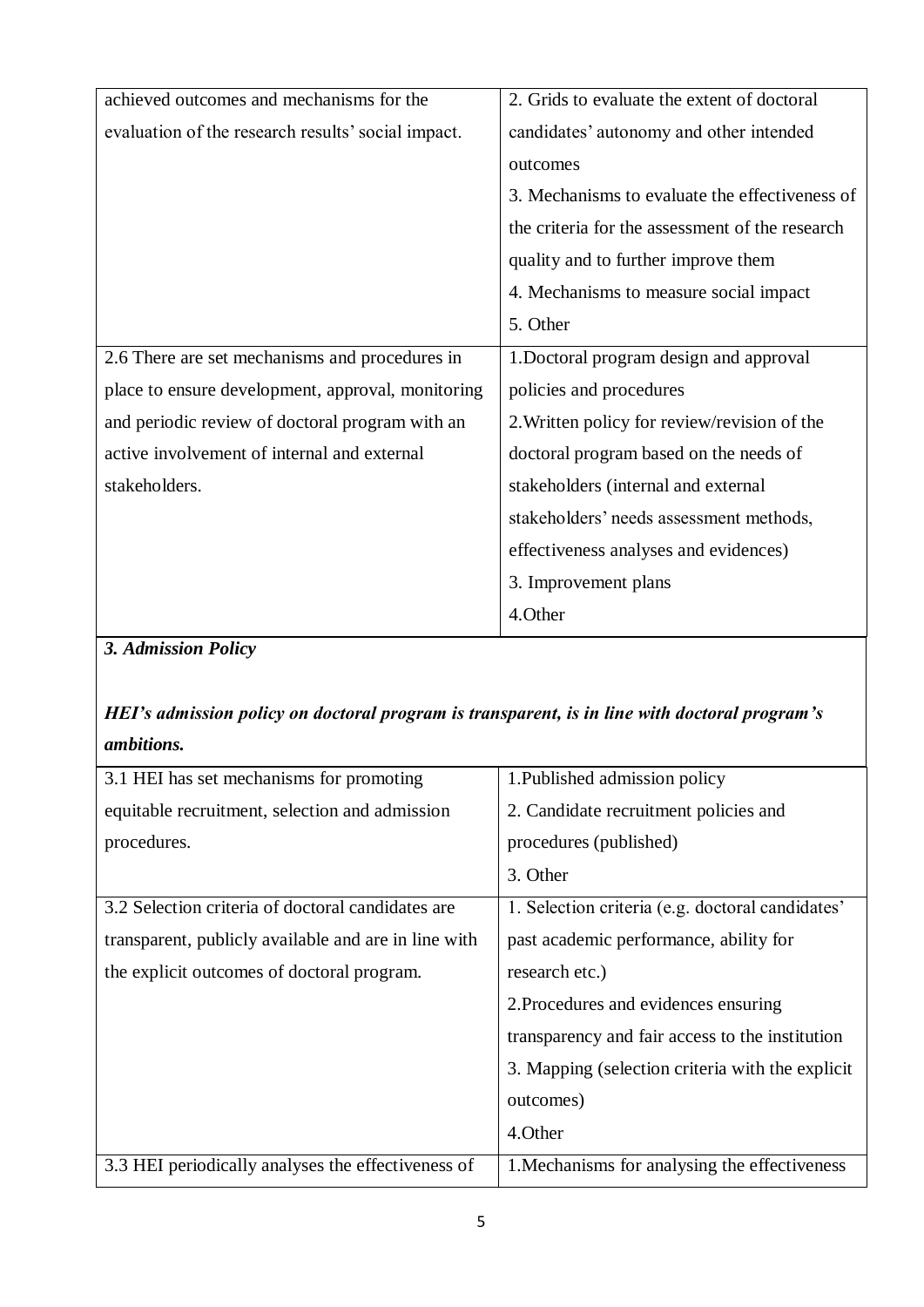| applicants' assessment system | of applicants' assessment system, career |
|-------------------------------|------------------------------------------|
|                               | development opportunities                |
|                               | 2. Improvement mechanisms of admission   |
|                               | policy                                   |
|                               | 3. Other                                 |
| Supervisor                    |                                          |

# *4. Supervisor*

# *HEI provides highly qualified supervisors/well-structured supervisory team to achieve doctoral program's ambitions.*

| 4.1 Supervisors/supervisory team responsibilities,   | 1. Tripartite written agreements (HEI-         |
|------------------------------------------------------|------------------------------------------------|
| qualifications, workload, recognition criteria are   | supervisors-candidate)                         |
|                                                      |                                                |
| comprehensively stated and described and are in      | 2. Clearly defined written obligation for main |
| line with doctoral program's ambitions.              | supervisor/supervisory team/research group     |
|                                                      | 3. Workload (number of doctoral candidates     |
|                                                      | per mentor) - dedicating appropriate time for  |
|                                                      | supervision                                    |
|                                                      | 4. Guidelines for dealing with supervisor-     |
|                                                      | supervisee conflicts (conflict management)     |
|                                                      | 5.Other                                        |
| 4.2 HEI has supervisor/supervisory team              | 1. Clear selection criteria of                 |
| appointment procedures.                              | supervisors/supervisory team                   |
|                                                      | 2. Appointment procedures (review of the       |
|                                                      |                                                |
|                                                      | procedure)                                     |
|                                                      | 3.Other                                        |
| 4.3 HEI has motivation mechanisms for                | 1. Policies and procedures for the motivation  |
| supervisors to be involved in active researching     | in general and the young ones in particular    |
| and be part of relevant scientific network.          | 2.Other                                        |
| 4.4 There is well-established system for periodic    | 1. Assessment policies and procedures (tools   |
| evaluation of supervision that foster to review      | and mechanisms) for supervisors/supervisory    |
| existing policies and procedures for supervision     | team                                           |
| and to reveal the professional needs of supervisors. | 2. Number of thesis supervisors defended       |
|                                                      | 3. Number of supervisors participating in      |
|                                                      | current competitive research projects          |
|                                                      | 4. Scientific contributions of a supervisor    |
|                                                      | relevant to the program                        |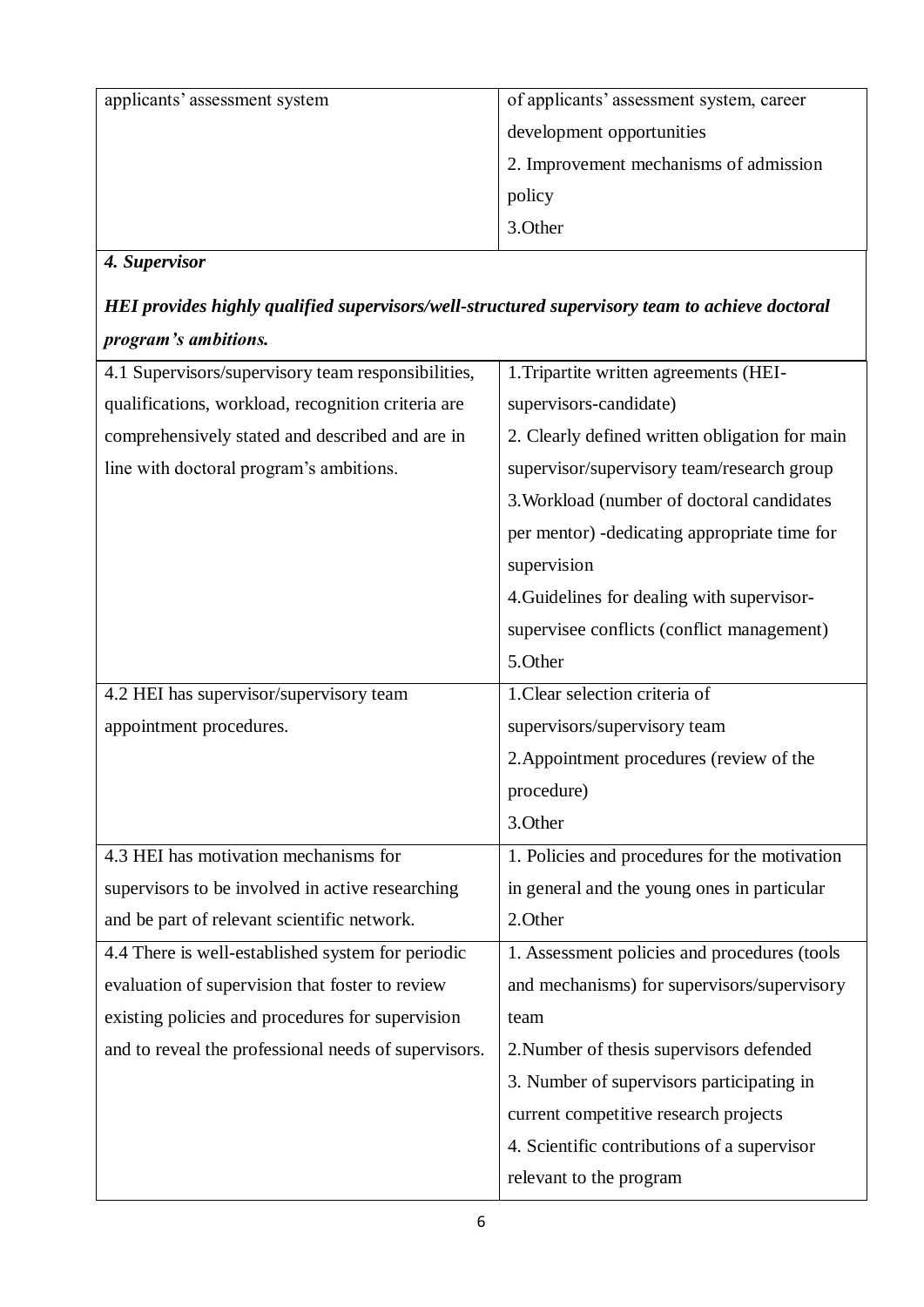|                                                  | 5. Mobility opportunities for supervisors      |
|--------------------------------------------------|------------------------------------------------|
|                                                  | 6. Other                                       |
|                                                  |                                                |
| 4.5 HEI fosters the development and professional | 1. Mechanisms ensuring professional            |
| progress of supervisors.                         | development of supervisors                     |
|                                                  | 2. Appropriate budget allocation for           |
|                                                  | professional development of supervisors        |
|                                                  | 5. Foreign teaching staff between the teaching |
|                                                  | staff who supervise doctoral theses and those  |
|                                                  | who give training activities                   |
|                                                  | 6. Other                                       |

# *5.Research Environment*

# *HEI promotes the quality research provisions by creating an environment conducive to research.*

| 5.1 There are necessary resources for the          | 1. Policies and procedures considering            |
|----------------------------------------------------|---------------------------------------------------|
| implementation of doctoral program in accordance   | resource allocation for the doctoral education    |
| with its content, which effectively support the    | 2. Appropriate research infrastructures (the      |
| implementation of program's ambitions and create   | material resources available are appropriate to   |
| an environment conducive to research.              | the number of doctoral candidates and the         |
|                                                    | characteristics of the doctoral program)          |
|                                                    | 3. Various sources of funding                     |
|                                                    | 4. Short, medium and long term resource           |
|                                                    | planning                                          |
|                                                    | 5. Other                                          |
| 5.2 HEI monitors the scientific progress of the    | 1. Monitoring mechanisms of doctoral              |
| individual doctoral candidates by achieved         | candidates (reports, attestations, minutes etc.)  |
| scientific results and provides career development | 2. Policies and procedures ensuring regular       |
| opportunities. Supervisors have primary            | information flow for doctoral candidates          |
| responsibility in doctoral candidate's scientific  | 3. Policies and procedures promoting              |
| progress.                                          | additional support, advice and academic           |
|                                                    | orientation for doctoral candidates (the          |
|                                                    | services available to doctoral candidates         |
|                                                    | provide adequate support for the learning         |
|                                                    | process and facilitate their entry into the labor |
|                                                    | market)                                           |
|                                                    |                                                   |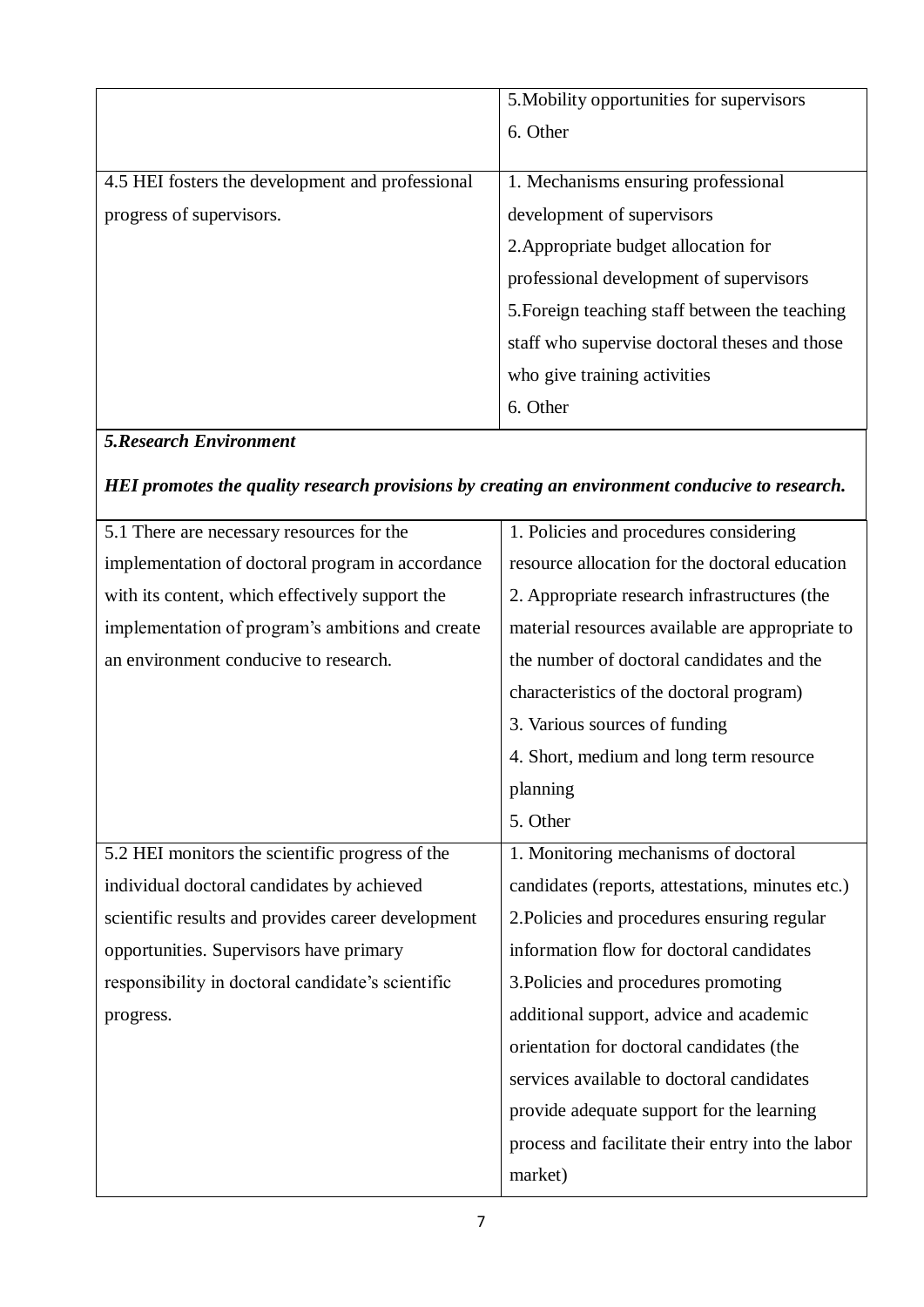|                                                         | 4. Career development opportunities (e.g.          |
|---------------------------------------------------------|----------------------------------------------------|
|                                                         | updating candidates on new career                  |
|                                                         | opportunities, personal and professional           |
|                                                         | development, exchanges with other                  |
|                                                         | universities (mobility programs),                  |
|                                                         | opportunities for doctoral candidates to           |
|                                                         | combine teaching with research, encouraging        |
|                                                         | international cooperation, main job                |
|                                                         | opportunities etc.)                                |
|                                                         | 5. Doctoral candidates feedback on the             |
|                                                         | support provided                                   |
|                                                         | 6. Signed agreements with other research           |
|                                                         | centres, institutes or HEIs                        |
|                                                         | 6.Other                                            |
| 5.3 HEI ensures that all doctoral candidates receive    | 1. Result monitoring (archive of periodical        |
| useful and regular information and advice to            | monitoring results)                                |
| promote research and to have opportunity to work        | 2. Respective analyses and reports                 |
| in research teams and different research                | 3. Signed agreements with other research           |
| environments.                                           | centres, institutes or HEIs                        |
|                                                         | 4.Other                                            |
| 5.4 HEI has sound financial distribution policy and     | 1. Mechanisms to find and control financial        |
| capacity to sustain and ensure the integrity and        | resources and to allocate them appropriately       |
| continuity of doctoral programs at the institution.     | 2. The institutional planning, administration      |
|                                                         | and monitoring policies with regards to the        |
|                                                         | budget                                             |
|                                                         | 3. Institutional policies that stipulate the terms |
|                                                         | and conditions for accepting gifts/donations       |
|                                                         | from public, private and international             |
|                                                         | organizations                                      |
|                                                         | 4. Adequate funding for transferable skills        |
|                                                         | training                                           |
|                                                         | 5.Other                                            |
| 5.5 HEI has mechanisms in place for the evaluation      | 1. Feedback mechanisms and respective              |
| of the effectiveness, applicability and availability of | analyses                                           |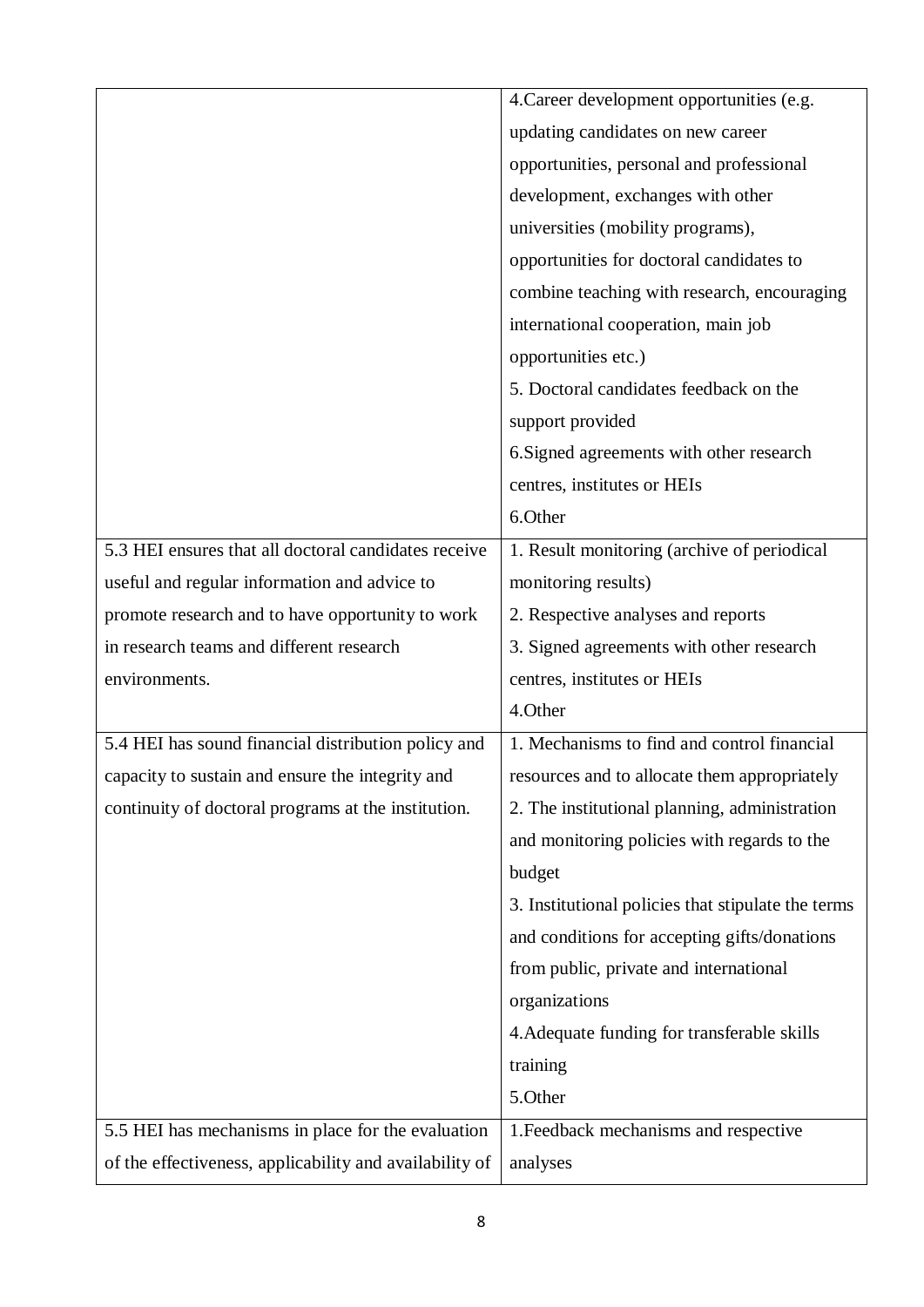| resources. | 2. Improvement plans |
|------------|----------------------|
|            | 3. Other             |

### *6. Doctoral Candidates*

#### *Doctoral candidates are recognized as professionals with commensurate rights.*

| 6.1 HEI has formal mechanisms to regulate             | 1. Written agreement (between HEI-               |
|-------------------------------------------------------|--------------------------------------------------|
| relations between candidate, supervisors and          | supervisors-candidate) stating possibilities for |
| institution where the rights and responsibilities of  | doctoral candidate career development            |
| doctoral candidates are clearly formulated.           | 2. Other                                         |
| 6.2 Doctoral candidates are engaged in governance     | 1. Policy and procedures for the involvement     |
| at the university and participate in decision-making. | of doctoral candidates in the governance of      |
|                                                       | the HEI                                          |
|                                                       | 2. Mechanisms for the motivation of doctoral     |
|                                                       | candidates to be involved in governance.         |
|                                                       | 3. Other                                         |
| 6.3 HEI has set mechanisms that ensure quality of     | 1. Feedback mechanisms                           |
| the student services and doctoral candidates are      | 2. Regulations stating doctoral candidates' role |
| involved in the quality assurance practices.          | in the institution's quality assurance processes |
|                                                       | 3. Other                                         |

# *7. Internationalization*

# *Internationalization is coherent with institution's research strategy and the individual needs of the doctoral candidates.*

| 7.1 HEI promotes fruitful and effective           | 1. Strategic plan for internationalization    |
|---------------------------------------------------|-----------------------------------------------|
| collaboration with local and international        | (research part)                               |
| counterparts aiming to create critical mass and   | 2. Policies, procedures and mechanisms        |
| networking as well as to implement joint research | promoting internationalization of research    |
| and doctoral programs.                            | (local, international)                        |
|                                                   | 3. Agreements, memorandums etc.               |
|                                                   | 4. Number of foreign teaching staff between   |
|                                                   | the teaching staff who supervise doctoral     |
|                                                   | theses and those who give training activities |
|                                                   | 5. Percentage of PhDs with international      |
|                                                   | recognition                                   |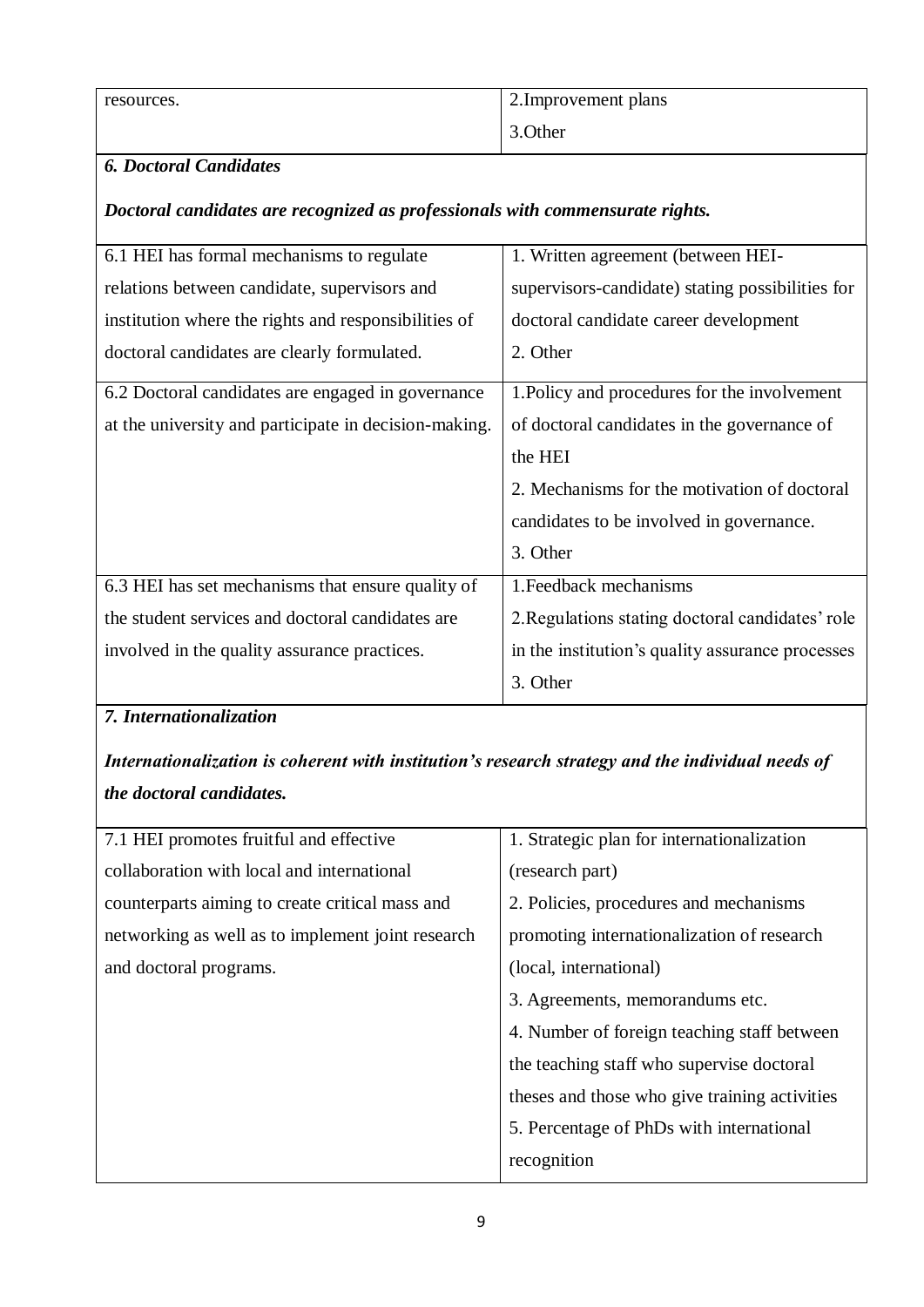|                                                      | 6.Other                                        |
|------------------------------------------------------|------------------------------------------------|
| 7.2 The mobility of doctoral candidates is driven by | 1. Mobility coherent with research strategy of |
|                                                      |                                                |
| the candidates' research projects.                   | the institution and the individual needs of    |
|                                                      | doctoral candidates, relevant evidences        |
|                                                      | 2. Number of foreign doctoral candidates       |
|                                                      | 3. Other                                       |
| 7.3 HEI allocates sufficient financial resources for | 1. Budget allocation for research's            |
| internationalization.                                | internationalization                           |
|                                                      | 2. Mechanisms to find and control financial    |
|                                                      | resources and to allocate them                 |
|                                                      | 3. Relevant analyses                           |
|                                                      | 4. List of publications in the peer reviewed   |
|                                                      | journals with impact factor (by teachers,      |
|                                                      | supervisors and doctoral candidates)           |
|                                                      | 5. Other                                       |

# *8. PhD awarding*

# *HEI has clear mechanisms for monitoring and assessment of the research results (applicable to the institutions having Specialized Councils).*

| 8.1 Specialized Council has PhD awarding criteria | 1. Published criteria for PhD awarding      |
|---------------------------------------------------|---------------------------------------------|
| that are applied and periodically reviewed.       | 2. Reports on the candidates' examination   |
|                                                   | results                                     |
|                                                   | 3. Review procedures and relevant analyses  |
|                                                   | 4. Number of theses defended in the context |
|                                                   | of full-time studies                        |
|                                                   | 5. Number of theses defended in the context |
|                                                   | of part-time studies                        |
|                                                   | 6. Percentage of PhDs with international    |
|                                                   | recognition                                 |
|                                                   | 7. Employment rate                          |
|                                                   | 8. Rate of adaptation of work to studies    |
|                                                   | 9. Other                                    |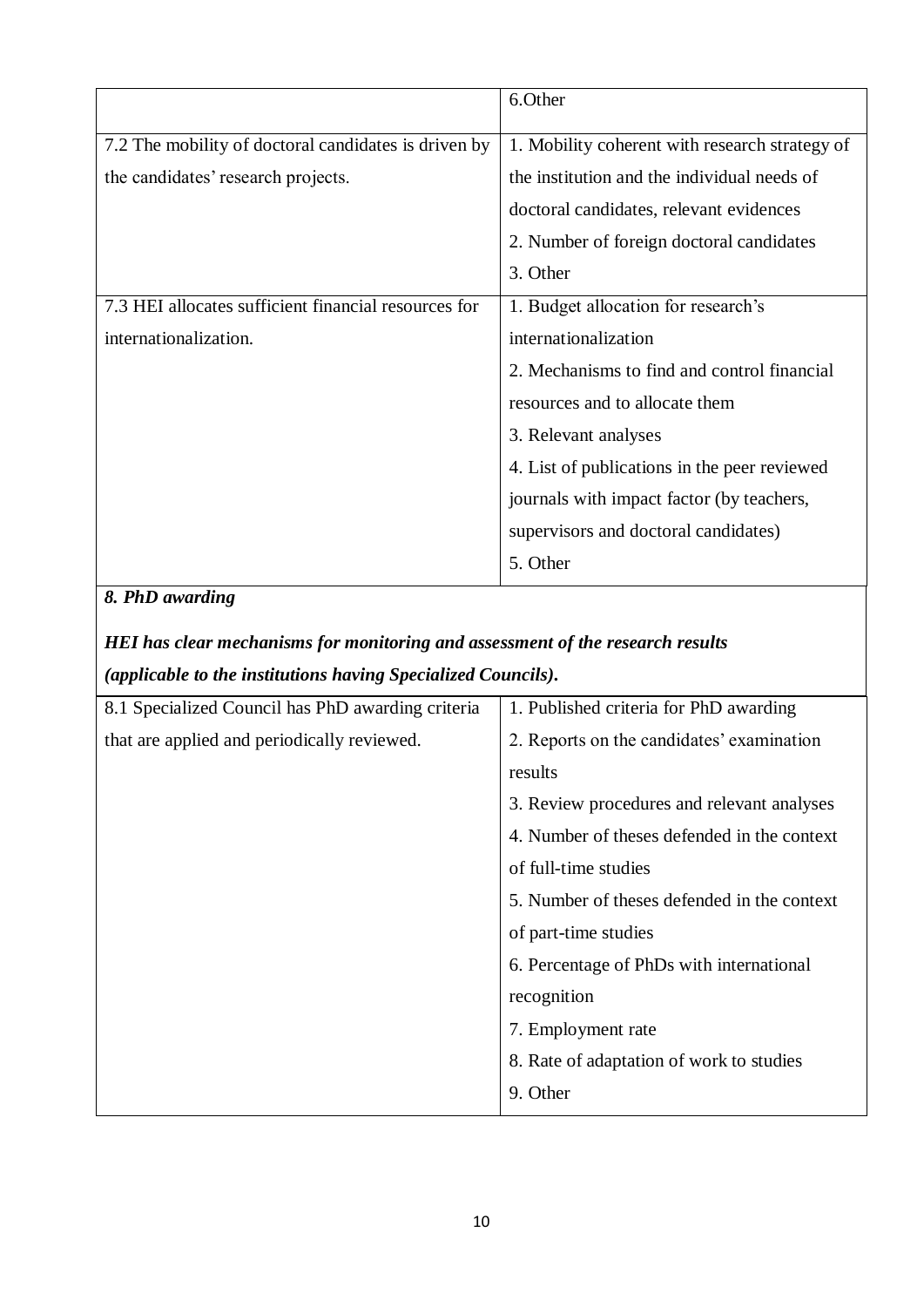| 8.1 HEI has set criteria for the nomination of the | 1. Published criteria for the nomination of the |
|----------------------------------------------------|-------------------------------------------------|
| members of Specialized Council/s.                  | members of Specialized Council/s.               |
|                                                    | 2. Other                                        |
| 8.2 HEI periodically implements quality assurance  | 1. Internal quality assurance procedure of      |
| of Specialized Council/s'activities.               | Specialized Council/s'activities                |
|                                                    | 2. Mechanisms ensuring the involvement of       |
|                                                    | relevant stakeholders in the quality assurance  |
|                                                    | processes of Specialized Council/s'activities   |
|                                                    | 3. Respective analyses and reports              |
|                                                    | 4. Improvement plans                            |
|                                                    | 5.Other                                         |
| 8.3 Specialized Council/s periodically publishes   | 1. Published reports, feedback on the reports   |
| reports on the development of the relevant fields. | 2. Other                                        |

# *9. Internal quality assurance*

# *HEI has an internal quality assurance system, which promotes continual improvement of all the processes of doctoral education.*

| 9.1 There are well-established and publicly    | 1. Internal quality assurance policy and     |
|------------------------------------------------|----------------------------------------------|
| available policies and procedures for internal | procedures for doctoral education            |
| quality assurance of doctoral education.       | 2. Other                                     |
|                                                |                                              |
|                                                |                                              |
| 9.2 The internal and external stakeholders of  | 1. Internal quality assurance mechanisms for |
| doctoral education are involved in the quality | doctoral education reveal stakeholders needs |
| assurance processes.                           | (effectiveness analyses of the mechanisms,   |
|                                                | improvement plans)                           |
|                                                | 2. Feedback mechanisms from relevant         |
|                                                | stakeholders (effectiveness analyses of the  |
|                                                | feedback mechanisms, improvement plans)      |
|                                                | 3. Other                                     |
|                                                |                                              |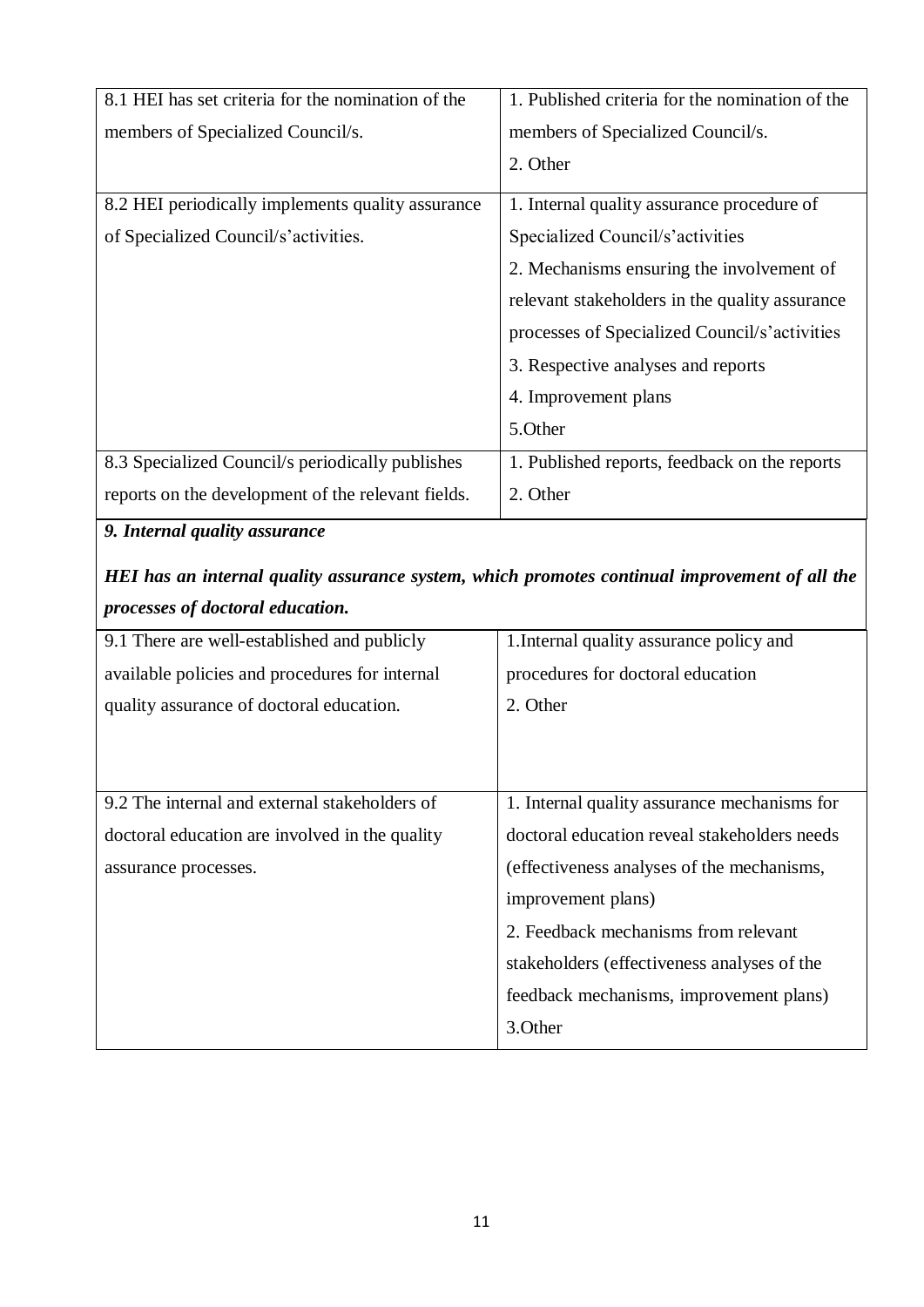#### <span id="page-11-0"></span>**APPENDIX 1 SELF-EVALUATION TEMPLATE**

*I hereby endorse* 

Rector/Director \_\_\_\_\_\_\_\_\_\_\_\_\_\_\_\_\_\_\_\_  $\frac{u}{201}$  201

#### **DOCTORAL PROGRAM SELF-EVALUATION**

(Name of the Institution)

**\_\_\_\_\_\_\_\_\_\_\_\_\_\_\_\_\_\_\_\_\_\_\_\_\_\_\_\_\_\_\_\_\_\_\_\_\_\_\_\_\_\_\_\_\_\_\_\_\_\_\_\_\_\_\_\_\_\_\_\_\_\_\_\_**

**\_\_\_\_\_\_\_\_\_\_\_\_\_\_\_\_\_\_\_\_\_\_\_\_\_\_\_\_\_\_\_\_\_\_\_\_\_\_\_\_\_\_\_\_\_\_\_\_\_\_\_\_\_\_\_\_\_\_\_\_\_\_\_\_** (Name and code of the specialty)

(Address of the Institution)

**\_\_\_\_\_\_\_\_\_\_\_\_\_\_\_\_\_\_\_\_\_\_\_\_\_\_\_\_\_\_\_\_\_\_\_\_\_\_\_\_\_\_\_\_\_\_\_\_\_\_\_\_\_\_\_\_\_\_\_\_\_\_\_\_\_\_\_\_\_\_\_\_\_\_\_\_\_\_\_\_**

**YEREVAN 2019**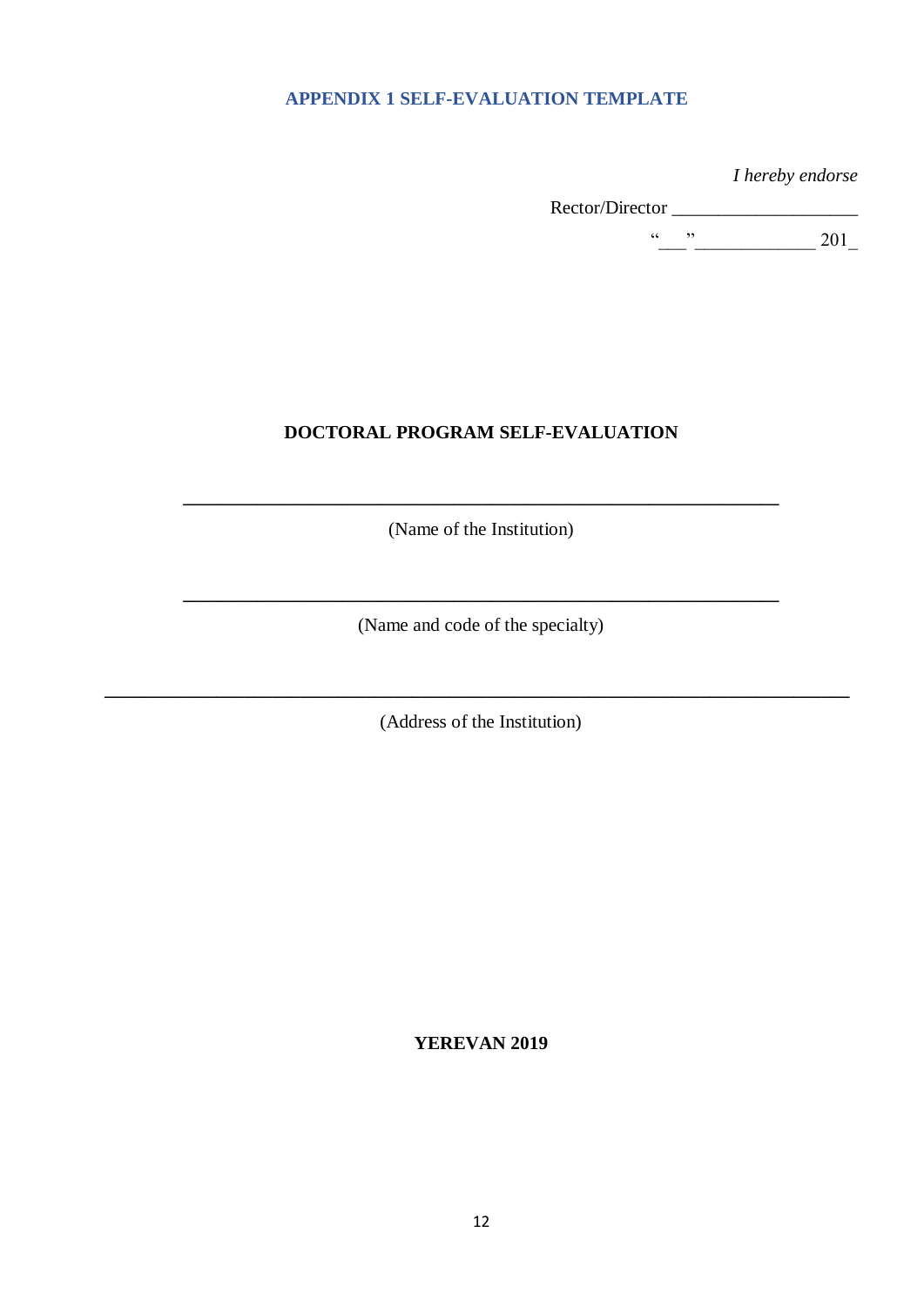# **Composition of the self-assessment working group**

| Name, Surname                    | <b>Position</b>                      | <b>Responsibility in the group</b> |
|----------------------------------|--------------------------------------|------------------------------------|
| <b>Emil Gevorgyan</b>            | <b>Dean of Faculty of Biology</b>    |                                    |
| Rouben Harutyunyan               | <b>Head of Chair of Genetics and</b> |                                    |
|                                  | Cytology                             |                                    |
| <b>Siranush Nanagyulyan</b>      | <b>Head of Chair of Botany and</b>   |                                    |
|                                  | <b>Mycology</b>                      |                                    |
| <b>Marina Arakelyan</b>          | <b>Head of Chair of Zoology</b>      |                                    |
|                                  |                                      |                                    |
| Anna Karapetyan                  | <b>Head of Chair of Human and</b>    |                                    |
|                                  | <b>Animal Physiology</b>             |                                    |
| Nelli Hovhannisyan               | <b>Head of Chair of Ecology and</b>  |                                    |
|                                  | <b>Nature Protection</b>             |                                    |
| <b>Mery Arzymanyan</b>           | <b>PhD</b> student                   |                                    |
|                                  |                                      |                                    |
|                                  |                                      |                                    |
|                                  |                                      |                                    |
|                                  |                                      |                                    |
|                                  |                                      |                                    |
|                                  |                                      |                                    |
|                                  |                                      |                                    |
| Please insert rows, if necessary |                                      |                                    |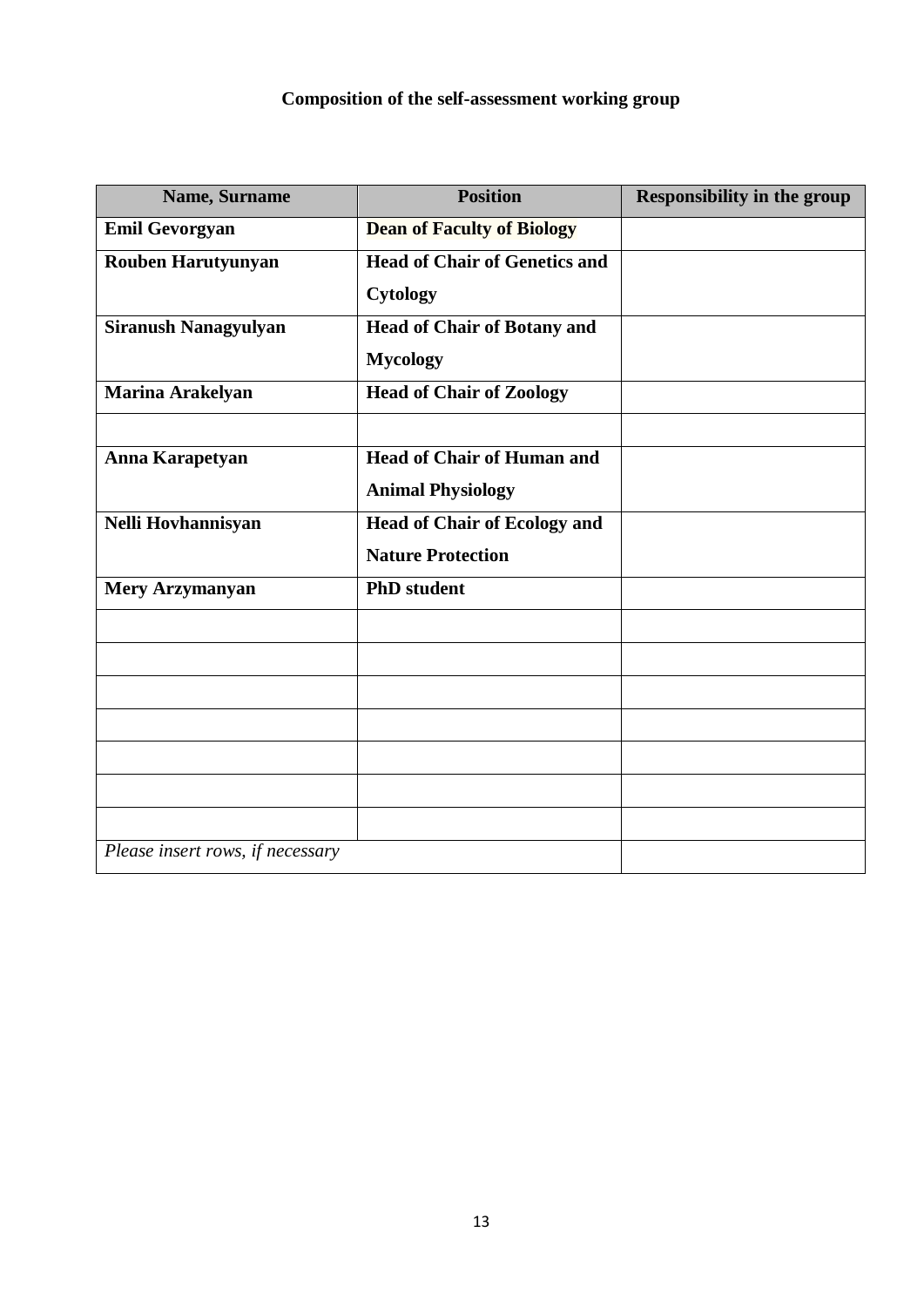# **CONTENT**

Note: each standard should be assessed separately(e.g. 1.1; 1.2; 1.3...)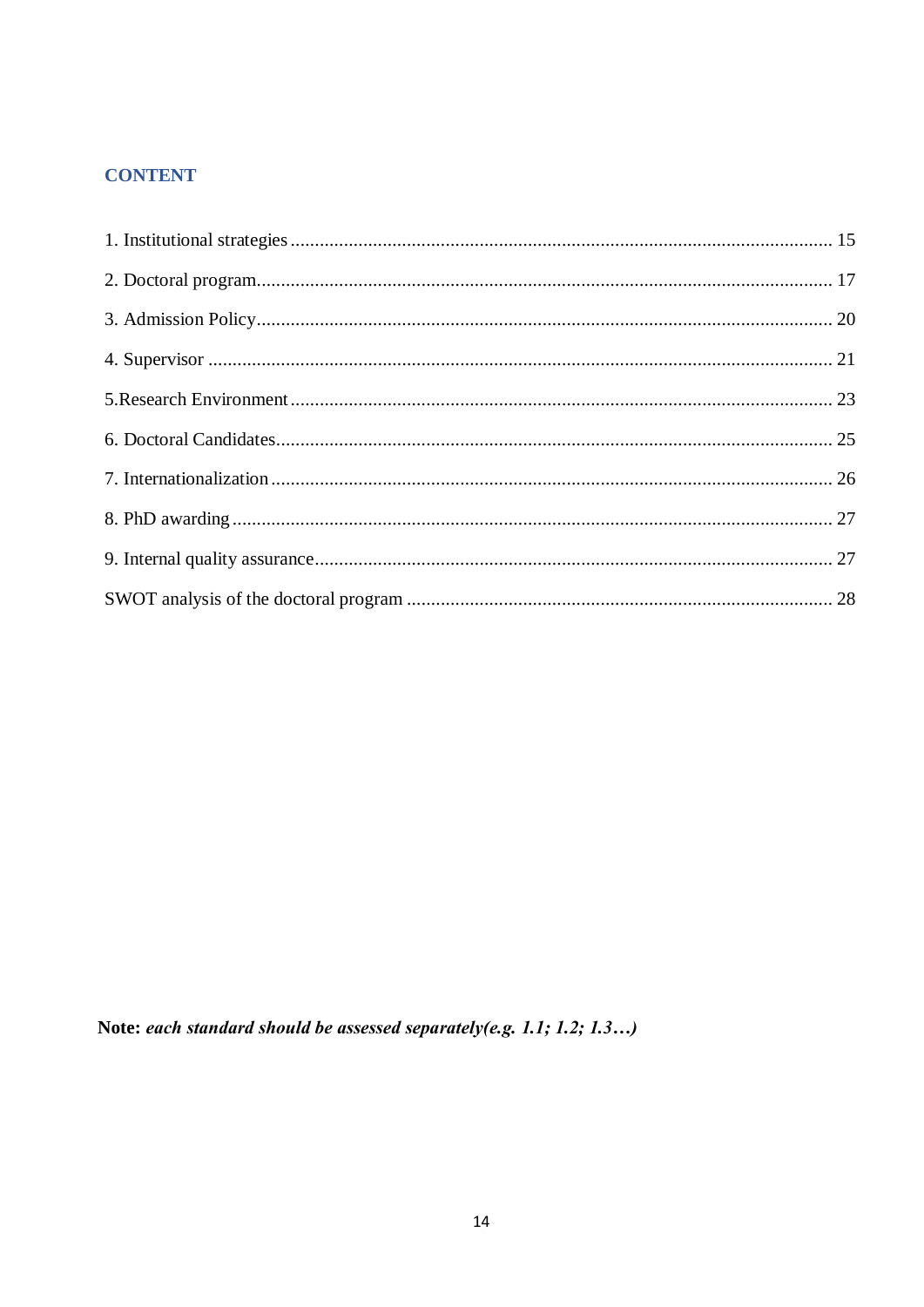#### <span id="page-14-0"></span>1. Institutional strategies

*The Higher Education Institution's (hereinafter HEI) research strategy is in concord with its mission and goals.* 

*Please mention the research ambitions of the HEI and describe the formation of research strategy reflecting the ambitions of the HEI in research.*

1.1 HEI has a research strategy that is adopted at the institutional level of the HEI, represents the institution's mission and its goals for research.

The research strategy of YSU is included in the University's development strategic plan as a separate chapter and is in line with YSU mission and goals (YSU development strategic plan 2016-2020, chapter II, [http://documentation.ysu.am/wp](http://documentation.ysu.am/wp-content/uploads/2015/12/EPH_razmavarakan_tsragir_2016-2020.pdf)content/uploads/2015/12/EPH razmavarakan tsragir 2016-2020.pdf). Due to this plan the internationalization of the University's research, the growth of the number of students and teaching staff in the research projects, the development of cooperation between University and research institutes, HEIs and different companies are the crucial actions (strategic plan 2016- 2020, chapter II, actions 2.1-2.3).

The limitations conditioned by finances, equipment and by the absence of other resources leads to the restrictions not only in the involvement of the students and the teaching staff in research projects but also in the growth of number of research projects and research products.

Participation in scientific research programs will give an opportunity to involve more staff and students in research works. Currently, YSU has projects in framework of the program "Horizon 2020", projects financed by NATO, by CRDF, by OSCE, etc.. These kind of projects will give opportunities to conduct high quality research based on the resources provided by project partners, which will not only increase the research results (such as publications in peerreviewed journals, patents etc.), but also rise the number of international cooperations.

The main purpose of YSU strategy is to provide society with highly qualified graduates.

Quality education is one of the top priorities of the university mission. It is reflected in YSU Development Strategic Plan 2016-2020 . The educational programmes of the Faculty of Biology are in concord with the main areas stated in YSU mission including natural sciences.

Yerevan State University Faculty of Biology was established in 1933. Currently, the Faculty is the main educational center in Armenia to train high-quality specialists in various fields of Biology. At present, the Faculty consists of the following 7 chairs: (1) Genetics and Cytology; (2) Botany and Mycology; (3) Zoology; (4) Human and Animal Physiology; (5) Ecology and Nature Protection; (6) Biochemistry, Microbiology and Biotechnology; and (7) Biophysics.

The goals of mentioned academic programs comply with YSU main mission: creation, transfer and distribution of knowledge. These objectives are consistent with the YSU mission provisions, which define that "YSU has a major goal to promote research and appropriate culture development in the fields of armenology, humanitarian, social-economic and natural sciences".

It should be also mentioned that the academic programmes of Faculty of Biology at Bachelor's,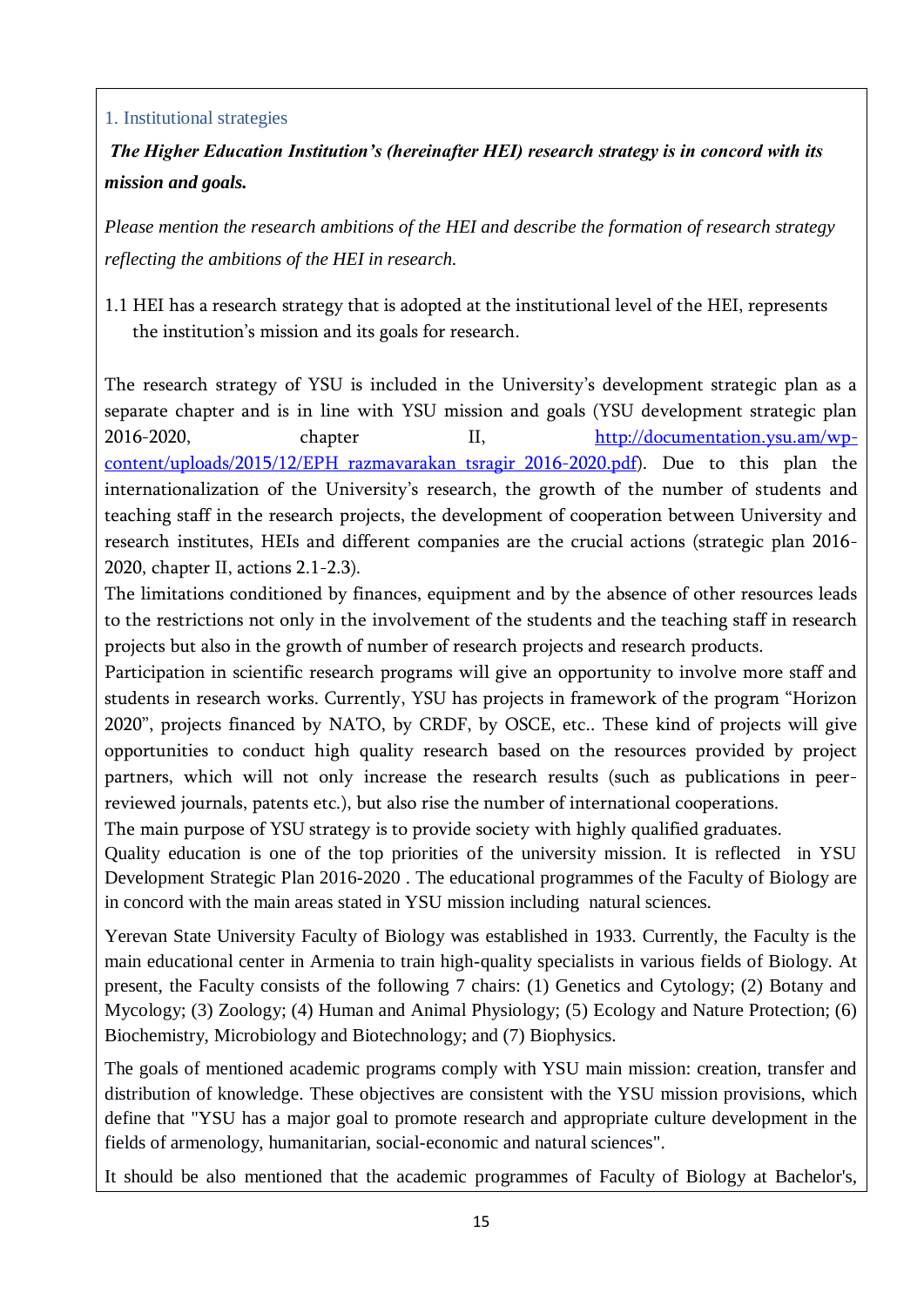Master's and Post-graduate levels are science oriented and enable students to be involved in the research activities of research laboratories of research institute of Biology state financed and internationally funded research projects. In this regard, the list of academic programs is consistent with the priority directions of YSU mission.

1.2 Research strategy reflects the needs of the internal and external stakeholders and includes ethical concepts.

The research strategy is based on the requirements that are essential to meet the needs of the internal and external stakeholders- providing them a unique opportunity to directly take part inthe processes concerning the research and researchers (including them in scientific councils, examination boards, etc.).

The practical activity of YSU does not fully meet the needs of the internal and external

stakeholders and is particularly ineffective in a practical works' implementation stage.

YSU has a definite mission-based frame of internal and external stakeholders that includes:

- students, alumni, applicants and their parents,
- teaching, academic and administrative staff,
- employers,
- academic society, representatives of concerned organizations in educational, scientific and
- cultural fields,
- RA Government and authorized state body.

There are several mechanisms operating at YSU aimed at identifying the stakeholders' needs. The representatives of both external and internal stakeholders are fully engaged in all the collegial management bodies of the University and its units. Thus, YSU Board is comprised of YSU academic and administrative staff (25%), students (25%), as well as the representatives of RA Government (state officials) and the representatives of the authorized state body that is RA Ministry of Education and Science. The latter are nominated from prominent figures of various fields of education, science, culture and economy, as well as from employers cooperating with YSU. 25% of YSU Academic Council members are university students. The formation procedures of YSU Faculty Boards and Academic Councils are also based on the principle of stakeholders' participation.

The participation of different groups of stakeholders in various university and faculty committees and panels can also be regarded as a mechanism of identifying the needs of stakeholders.

YSU also attaches great importance to identifying the needs and interests of its students. These mechanisms include student autonomy, their involvement in the University management, the activity of the student organizations operating at the University, surveys among students and alumni, etc.

Both YSU Charter and the Strategic Plan have based the fulfillment of YSU mission on the principles of participation and collegiality. The internal and external stakeholders have been engaged in the elaboration of the SP. It is proved by various facts.

Educational programs in the Faculty of Biology are one of the important parts of YSU internal planning and resource allocation processes.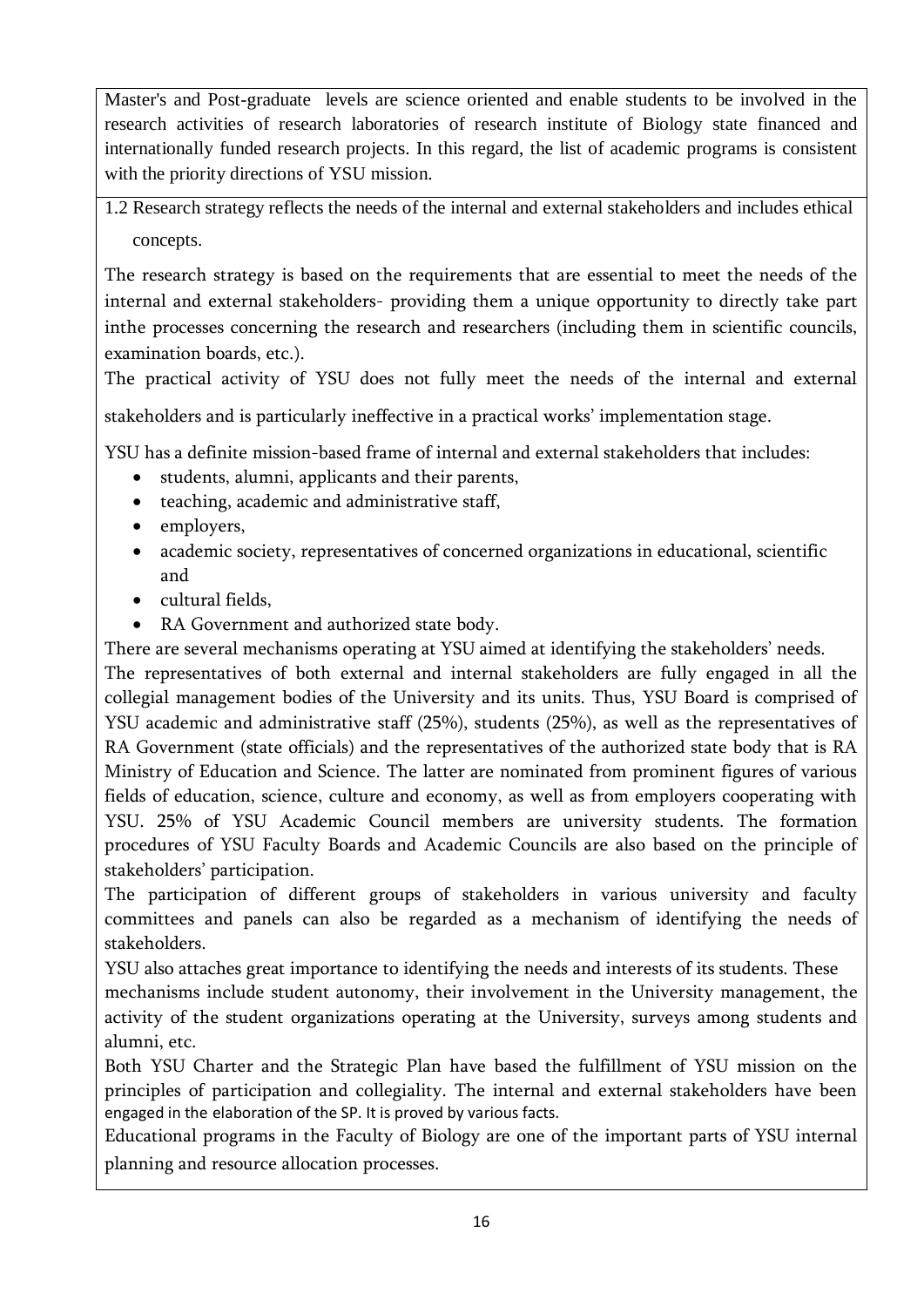Public opinion of newly developed programmes was not investigated, internal and external expertise was not implemented, mechanisms of effectiveness, compliance and continuos improvement assessment were not implemented during the development of new educational programmes for the Faculty of Biology, as well as other YSU faculty programmes.

1.3 HEI has formal mechanisms and procedures to evaluate the effectiveness of research strategy and to further improve it.

The mechanisms to encourage the effectiveness of research were developed as different types of bonuses. These mechanisms were developed as part ofthe research strategic plan of YSU (YSU development strategic plan 2016-2020, chapter II) adopted by the procedures established by scientific council of YSU. The content and the bonus size depend on the results and can be changed every year (the corresponding regulation is available on YSU website, [http://documentation.ysu.am/wpontent/uploads/2016/05/lravcharneri\\_hashvarkman\\_karg.pdf\)](http://documentation.ysu.am/wpontent/uploads/2016/05/lravcharneri_hashvarkman_karg.pdf). Although it is a flexible system, it can not take into account all the research results. The regulation is currently in the improvement stage.

To evaluate the effectiveness of research strategy, the indicators for each strategic action were developed e.g. the number of publications in journals with impact factor, the number of students (PhD, Master) involved in research projects, the number of international projects and scientific grants, the number of YSU research and teaching staff, who participated in international conferences, etc.

In the framework of PhD programme in Biology, developing of clear mechanisms to cooperate and to improve research and creative activities and educational process is of great importance. This is in accordance with YSU policy in this field.

Within the framework of PhD programme in Biology research activities carried out by the Chairs of the Faculty departments have been significantly improved. Basic research laboratories on General Biology, various research grants, including thematic and Ph.D. student's research support state-funded program contribute to this improvement. The link between research activities and learning gives the students an opportunity to acquire research skills.

#### <span id="page-16-0"></span>2. Doctoral program

*The doctoral program's ambitions are in concord with the institution's research strategy, forms part of institutional planning and resource allocation, is designed to meet new challenges and needs of global labour market.* 

*Please analyse how the doctoral program intended learning outcomes are achieved (stressing doctoral candidate progress).*

2.1 Doctoral program is thoroughly formulated, according to the intended outcomes, is flexible, meets the needs of doctoral candidates and is in line with the institution's research strategy.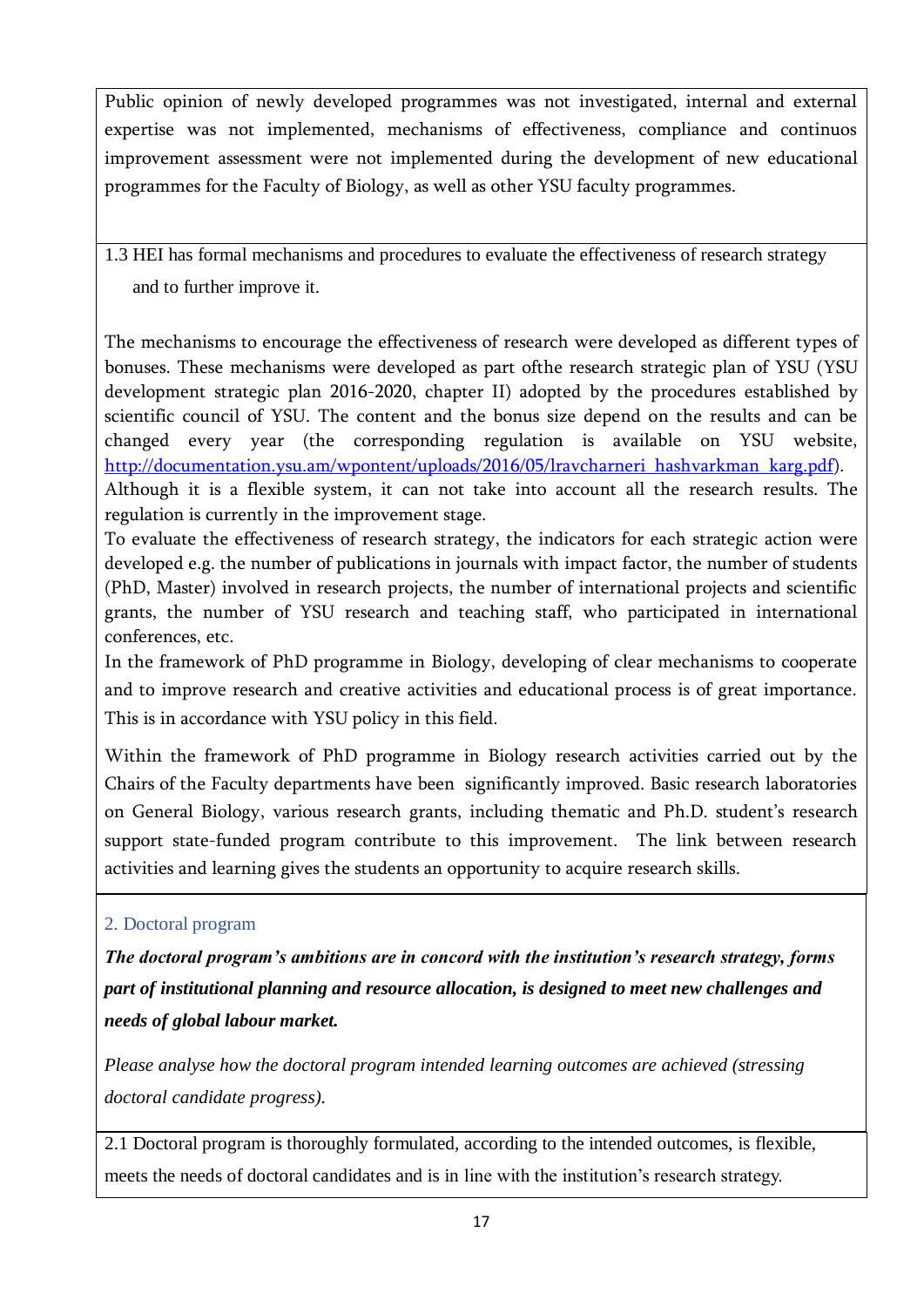Doctoral program has exact intended outcomes and includes selective (optional) courses, which gives flexibility to the program. The program provides an environment for students to obtain skills and abilities such as ability to work in a team, do an individual research, acquire professional knowledge, conduct analysis, experiment and research independently. Doctoral candidates have also a yearly workload as a lecturer, so they can practice their teaching skills. There are no exact mechanisms to find out the extent of satisfaction of doctoral candidates by doctoral program. According to the YSU research strategy it is planned to improve doctoral program based on Salzburg principles.

2.2 Doctoral program is contextually coherent with other relevant doctoral programs.

Due to international cooperation, the Curriculum of the Doctoral program "Biology" is coherent with relevant doctoral programs that are implemented in several universities outside Armenia. There are many PhD Biology programs located around the world, each offering unique programs and perspectives, with high quality education and professional faculty. Many PhD programs in Biology are innovative and interactive with students working closely with other students as well as faculty.

PhD in Biology programs usually include gaining a solid foundation in biology knowledge base, as well as such concentrations as ecology, evolutionary biology, molecular, cellular, and developmental biology, and neuroscience. PhD programs in Biology usually consist of challenging coursework, seminars, laboratory work, research, and dissertation, all working closely with faculty. Graduates of PhD Biology programs are prepared to enter careers as educators and researchers at private and public institutions.

2.3 Doctoral program is functioning in the context of a strong research environment ensuring critical mass of researchers and relevant resources promoting interdisciplinary approach.

The research groups adjacent to each of the chairs are incorporated in research laboratories of Instute of Biology of faculty of Biology. The staff of these laboratories consists of more than 100 people. In this respect the faculty has its leading position among the 18 faculties of YSU.

The Faculty has a rather honorable staff: one academician and three associate members of the National Academy of Sciences of Armenia, 27 Doctors of Sciences and more than 100 PhDs. Main directions of scientific research at the Faculty relate to the fields of molecular and cell biology, molecular biophysics, biophysics of membranes, comparative and evolutional biochemistry, plant biochemistry, botany and mycology, microbiology, plant biotechnology, human molecular genetics and cell genetics, botany and histology, physiology of human and animal higher nervous functioning, psychophysiology, ecology of biocenosis, study and conservation of biodiversity and different aspects of nature protection.

A number of graduates of the Faculty are internationally famous scientists who used to work or work at scientific centers of the former Soviet Union and other foreign countries. Well-known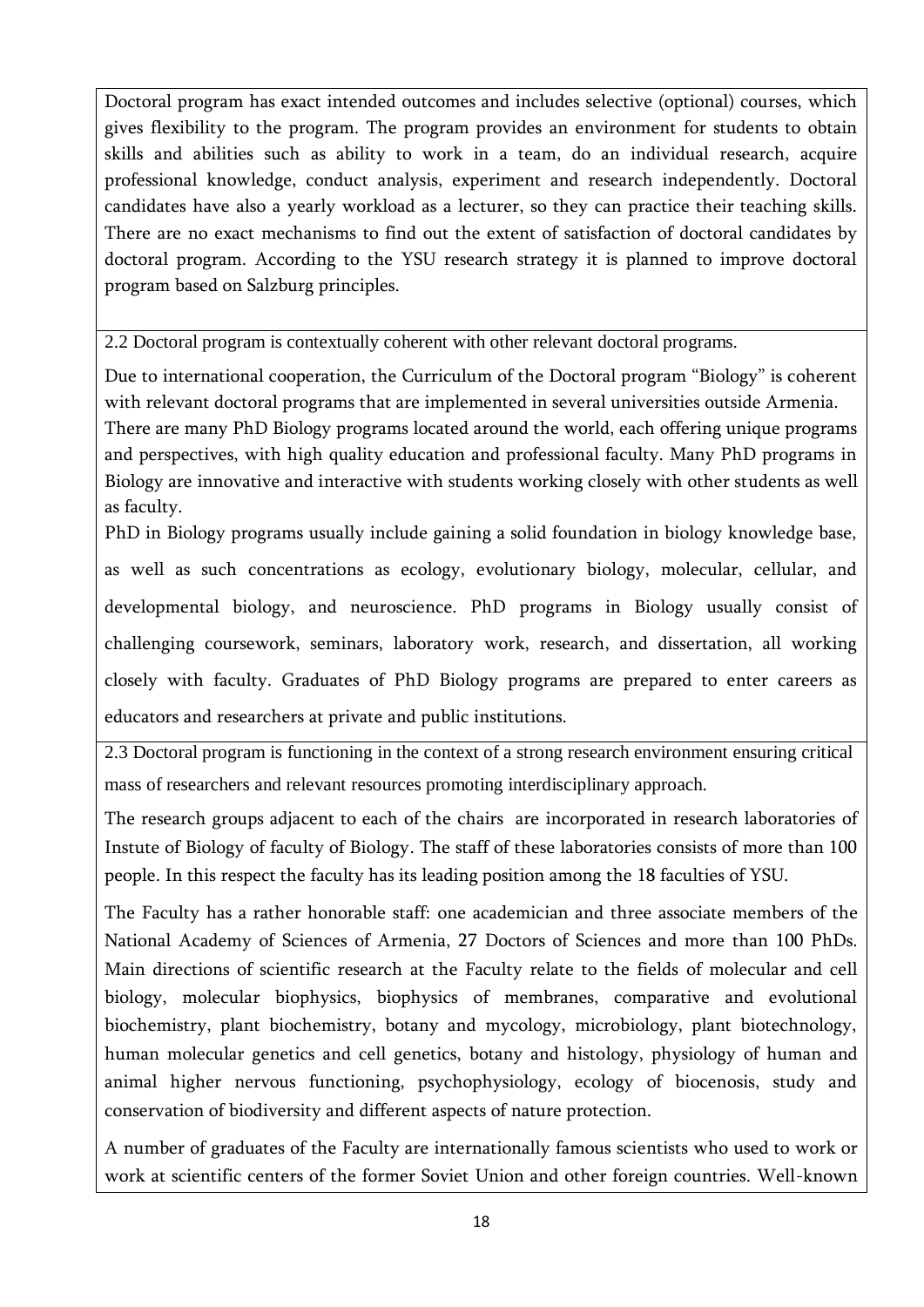specialists of the Faculty work successfully in scientific cooperation with their colleagues from various scientific centers of such countries as USA, France, Great Britain, Germany, Italy, Japan, Russian Federation through series of lectures and scientific reports.

Faculty of Biology offers Doctoral programs for many specializations: Biochemistry, Biophysics and Bioinformatics, Genetics, Biotechnology, Human and Animal Physiology, Molecular and Cell Biology, Microbiology, Zoology and Parasitology, Botanics and Mycology, Ecology.

According to YSU development strategic plan it is planned to improve and modernize the research infrastructures. Despite all the abovementioned factors, non-sufficient number of candidates forming the critical mass and the lack of corresponding resources do not allow to improve research environment as well as it is needed. However, encouraging scientific aspiration among young researchers through state programs and adopted policy to involve young researchers in scientific activities can provide a big number of interested applicants and consequently attribute to forming the critical mass needed.

The most perspective young researchers, especially in natural sciences, find well-paid positions outside Armenia, which, in its turn, leads to brain-drain.

2.4 Doctoral program provides training in core discipline areas and transferable skills and ensures an active involvement of doctoral candidates in research activities.

Educational component of the Doctoral program includes trainings in core disciplines of Biology and in transferable skills. Corresponding courses are described in the doctoral programs.

The programs aims to prepare specialists with fundamental knowledge and skills in biochemistry, biophysics and bioinformatics, botany and mycology, zoology, genetics and cytology, physiology, ecology and nature protection, microbiology and biotechnology, who will be able to:

- understand the leading role of biodiversity as factor of stability of live systems and biosphere as a whole,
- analyze morphological, self-reproduction, physiological, biochemical, biophysical features of live systems,
- implement actions for biodiversity preservation, as well as for its rational use for economic and medical purposes
- carry out fundamental and applied scientific biological research under both laboratory and field conditions as well as implement the results in production,
- analyze and estimate anthropogenous influence and its consequences on environment and wildlife,
- use modern information technologies in various biological areas.

University research strategy plan provides mechanisms which will be implemented to increase the number of young researchers, doctoral candidates and students involved in scientific research projects.

The number of speciality courses that are necessary for the current specialization is relatively small compared with general courses.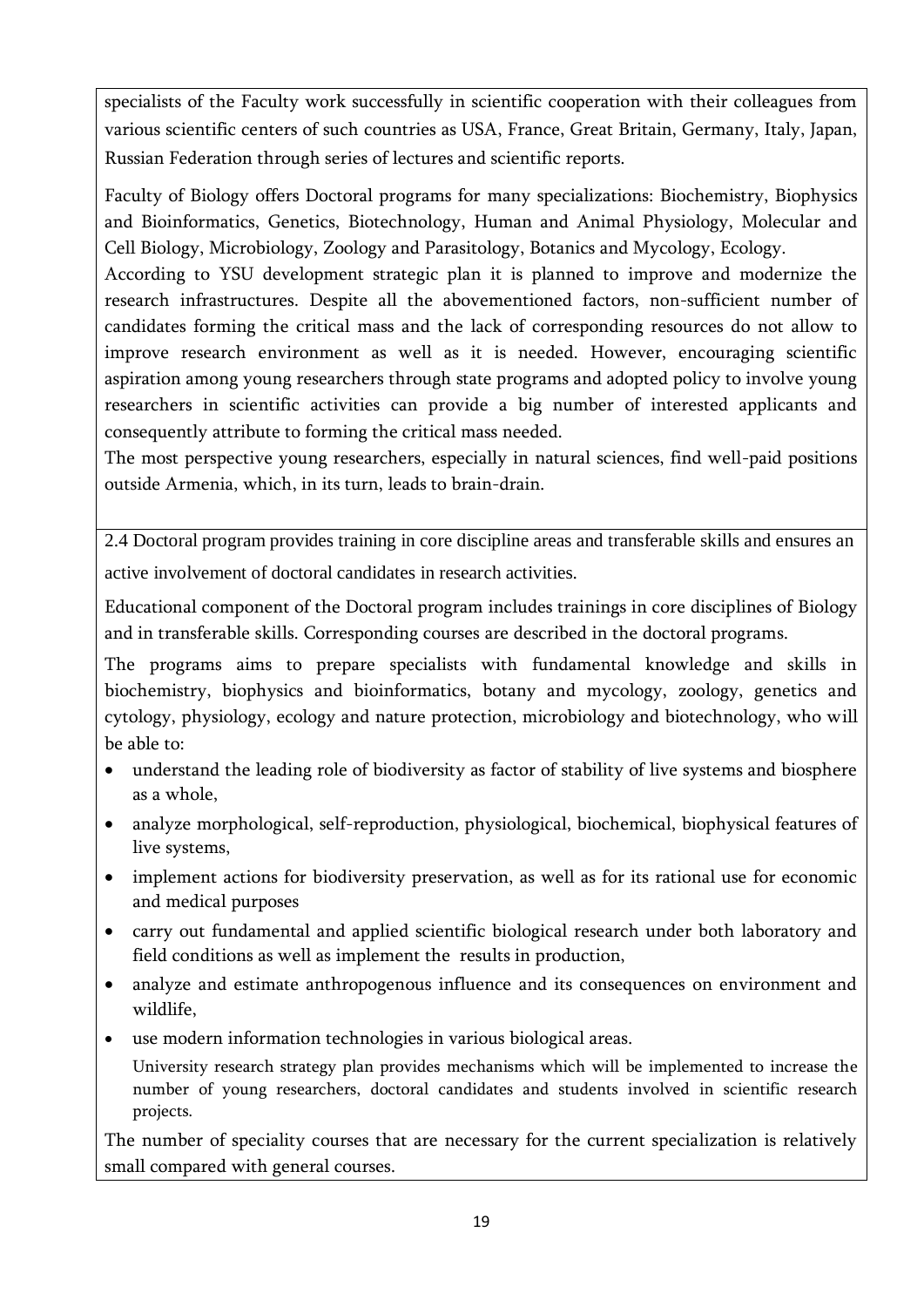2.5 Doctoral program has set criteria on the assessment of the quality of research results against achieved outcomes and mechanisms for the evaluation of the research results' social impact.

There are no written regulations or mechanisms that will enable evaluating the quality of research results and achieved outcomesin terms of the social impact.

2.6 There are set mechanisms and procedures in place to ensure development, approval, monitoring and periodic review of doctoral program with an active involvement of internal and external stakeholders.

YSU has policy for development, approval, monitoring and review of doctoral programs. In particular, besides the annual approval of each doctoral program, there is an annualattestation of research work that the PhD student has performed. Moreover, the scientific council not only evaluates the research itself, but also assessesthe research plan and the corresponding program. Periodic changes taking place in the courses of dostoral programs suggested by the educational-

methodic council of the faculty of Biology and ratified by the scientific course of the faculty, are inclined to involve the most significant discoveries and innovations occurring in different spheres of fast developing biological science in the existing courses. For more effective solution of learning, educational and developmental problems, programs of all the courses taught at the Faculty of YSU have undergone substantial development. It is carried out and descussed at the chairs and faculty methodological and scientific councils. In order to improve the program secondary and simplistic issues were removed focusing on more complex issues, achievements of modern biological sciences as well as basic and applied problems. A more in-depth study of the substance, practical problems (tasks) and interdisciplinary links were given much consideration.

<span id="page-19-0"></span>3. Admission Policy

<span id="page-19-1"></span>*HEI's admission policy on doctoral program is transparent, is in line with doctoral program's ambitions.*

*Please analyse whether the selection mechanisms of doctoral candidates are aligned with the doctoral program's ambitions.*

1.1 HEI has set mechanisms for promoting equitable recruitment, selection and admission procedures.

YSU has adopted mechanisms for students' recruitment, selection and admission. All the corresponding documentationsare available  $(\frac{http://ysu,am/entrant/hv/1372846077}{http://ysu,am/entrant/hv/1372846077})$  and in line with the Regulation of Ministry of Education and Science (MoES). The admission call announcements, the number and the distribution of available positions by doctoral programs are published at YSU website annually.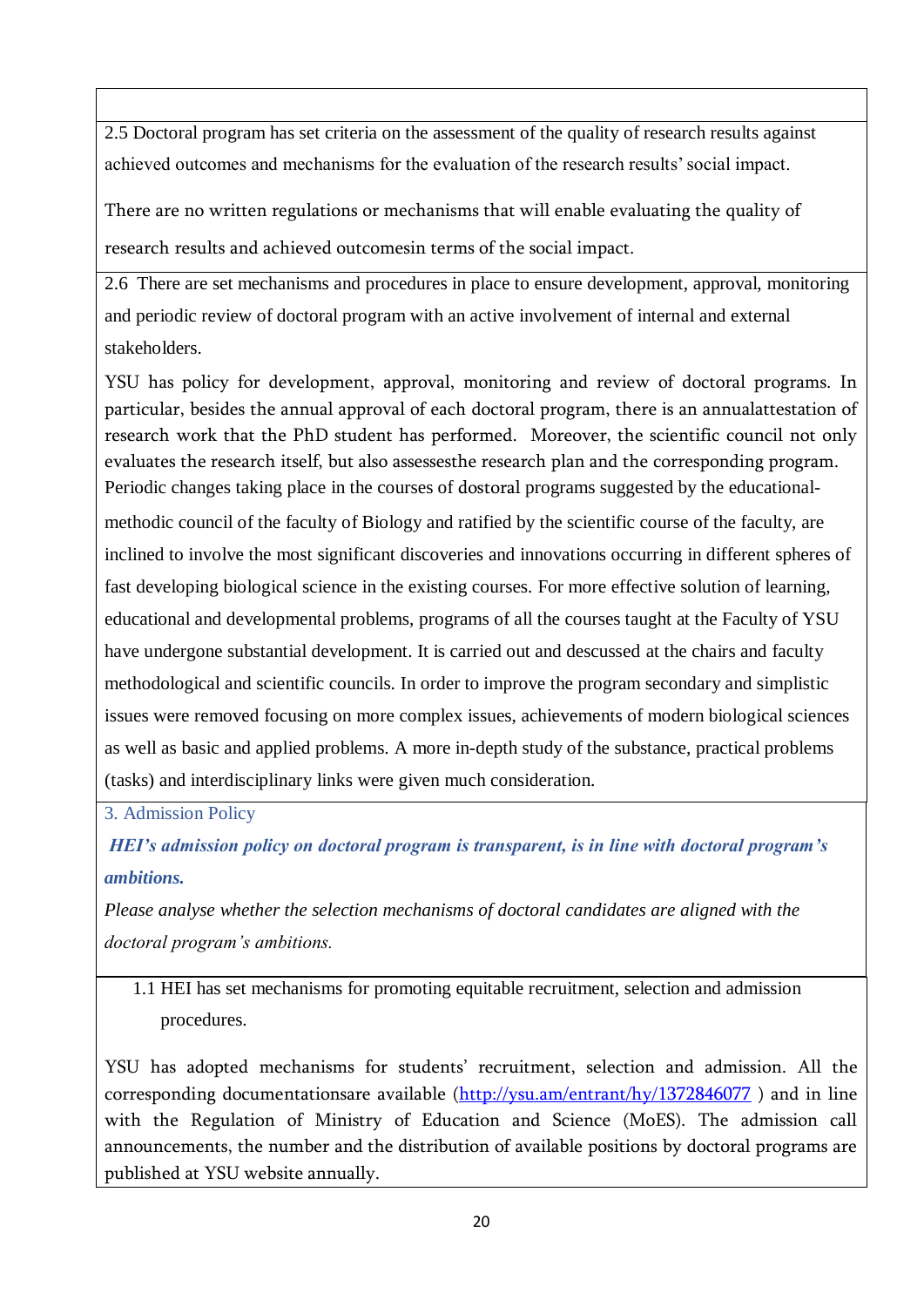These mechanisms are bound with regulations defined by MoES and are not conditioned only by the scientific and research policy of the University.

Regulations obligated by the Ministry and Government don't take into account the requirements

defined by the University based on the specificity of current doctoral program.

1.2 Selection criteria of doctoral candidates are transparent, publicly available and are in line with the explicit outcomes of doctoral program.

YSU has doctoral candidates' selection criteriathat are in line with MoESregulations and are publicly available: the question list of admission exam (defined by specialization)and the available positions for admissions are published on YSU official website.The admission procedure is transparent as much as it is possible.

The limitation of admission positions and the big number of specialties and consequently doctoral programs in YSU, deprive some candidates of the competition opportunity as not all doctoral programs are available every year for admission.

The formal criteria of doctoral candidates' selection that are not the consequence of University's

policy, can lead to admission of non-target candidates whichdon't have research skills.

**1.3** HEI periodically analyses the effectiveness of applicants' assessment system.

YSU does not analyse the effectiveness of applicants' assessment system.

#### <span id="page-20-0"></span>4. Supervisor

*HEI provides highly qualified supervisors/well-structured supervisory team to achieve doctoral program's ambitions.*

*Please analyse how the HEI assures sufficient supervision motivated for the implementation of doctoral program's ambition.* 

4.1 Supervisors/supervisory team responsibilities, qualifications, workload, recognition criteria are comprehensively stated and described and are in line with doctoral program's ambitions.

The rights and responsibilities of the supervisor and the doctoral students are formulated in the tripartite agreement which have to be signed by the supervisor and the student and thereafter confirmed by the University. The eligibility of researcher to be a supervisor is defined by Supreme Certifying Committee (SCC). Each supervisor can have not more than 5 doctoral candidates.

1.2 HEI has supervisor/ supervisory team appointment procedures.

YSU has supervisor appointment procedure, which includes agreement between candidate and supervisor, corresponding selection of supervisor and candidate by the Chair, approval by the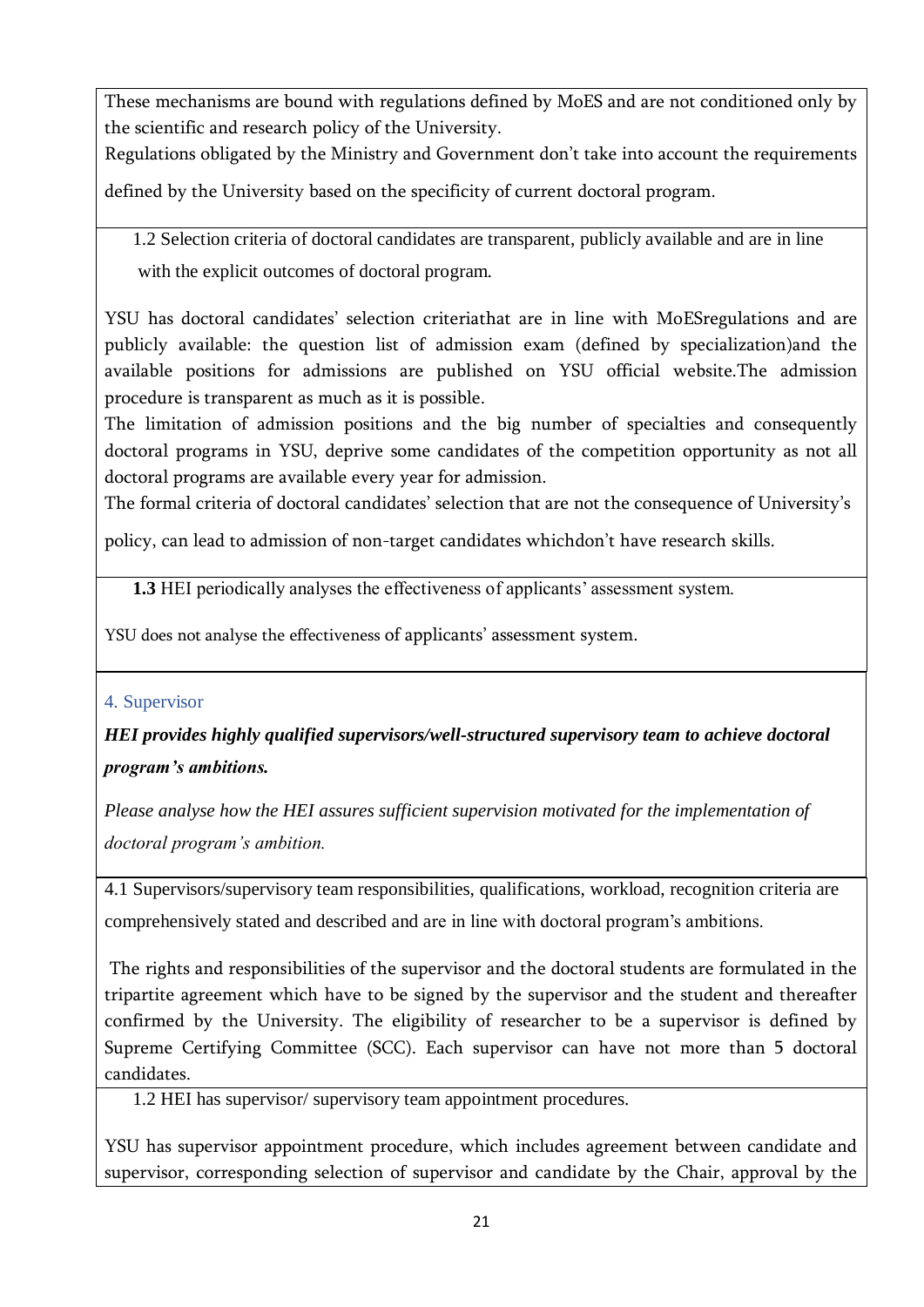scientific council of the corresponding faculty and satisfaction of the requirements of Supreme Certifying Committee.

The requirements for supervisors defined by SCC are formal restrictions. Sometimes this fact deprives young, active, creative researchers of the opportunity to be a supervisor or by separate decision of the Higher Attestation Commission.

4.3 HEI has motivation mechanisms for supervisors to be involved in active researching and be part of relevant scientific network.

YSU have motivation mechanisms for supervisors to be involved in active researching and be part of relevant scientific network. The supervisor is rewarded on a per-hour basis and receives additional opportunities to publish scientific articles, expand the range of scientific interests, and create new scientific international contacts. Periodic scientific reports of the PhD students in the faculty scientific council, scientific and educational business trips and scientific workers of the faculty, periodic participation representatives in International scientific and educational conferences, monthly scientific seminars organized by the Chair, lectures and reports delivered by foreign leading scientists, and periodic improvement of the material and technical basis of the educational laboratories (receiving new devices, equipment renewal) and many other events contribute to the above-mentioned goals.

4.4 There is well-established system for periodic evaluation of supervision that foster to review existing policies and procedures for supervision and to reveal the professional needs of supervisors.

YSU does not have system for periodic evaluation of supervision and does not evaluate the effectiveness of the scientists' supervision. Due to this, some supervisors do not fulfill their obligations in a proper way, and there are no mechanisms to fix this. Therefore, in order to establish the corresponding assessment system, the mechanisms and procedures of supervision evaluation are going to be developed.

**4.5** HEI fosters the development and professional progress of supervisors.

YSU has different types of employeerewards and bonuses to fosterthe development and professional progress of researchers and teaching staff including supervisors. The corresponding regulation has mechanisms to encourage publication activity, participation in conferences, organization of Olympiads, defence of doctoral thesis and so on [\(http://documentation.ysu.am/wp](http://documentation.ysu.am/wp-content/uploads/2016/05/lravcharneri_hashvarkman_karg.pdf)[content/uploads/2016/05/lravcharneri\\_hashvarkman\\_karg.pdf\)](http://documentation.ysu.am/wp-content/uploads/2016/05/lravcharneri_hashvarkman_karg.pdf).The university also provides the environment necessary for creative work (including laboratories,library, etc.).

The international exchange programs provide trainings of supervisors at partner institutions.

The supervisors which are internationally recognized researchers often leave because of the attractive offers to work in better conditions outside Armenia.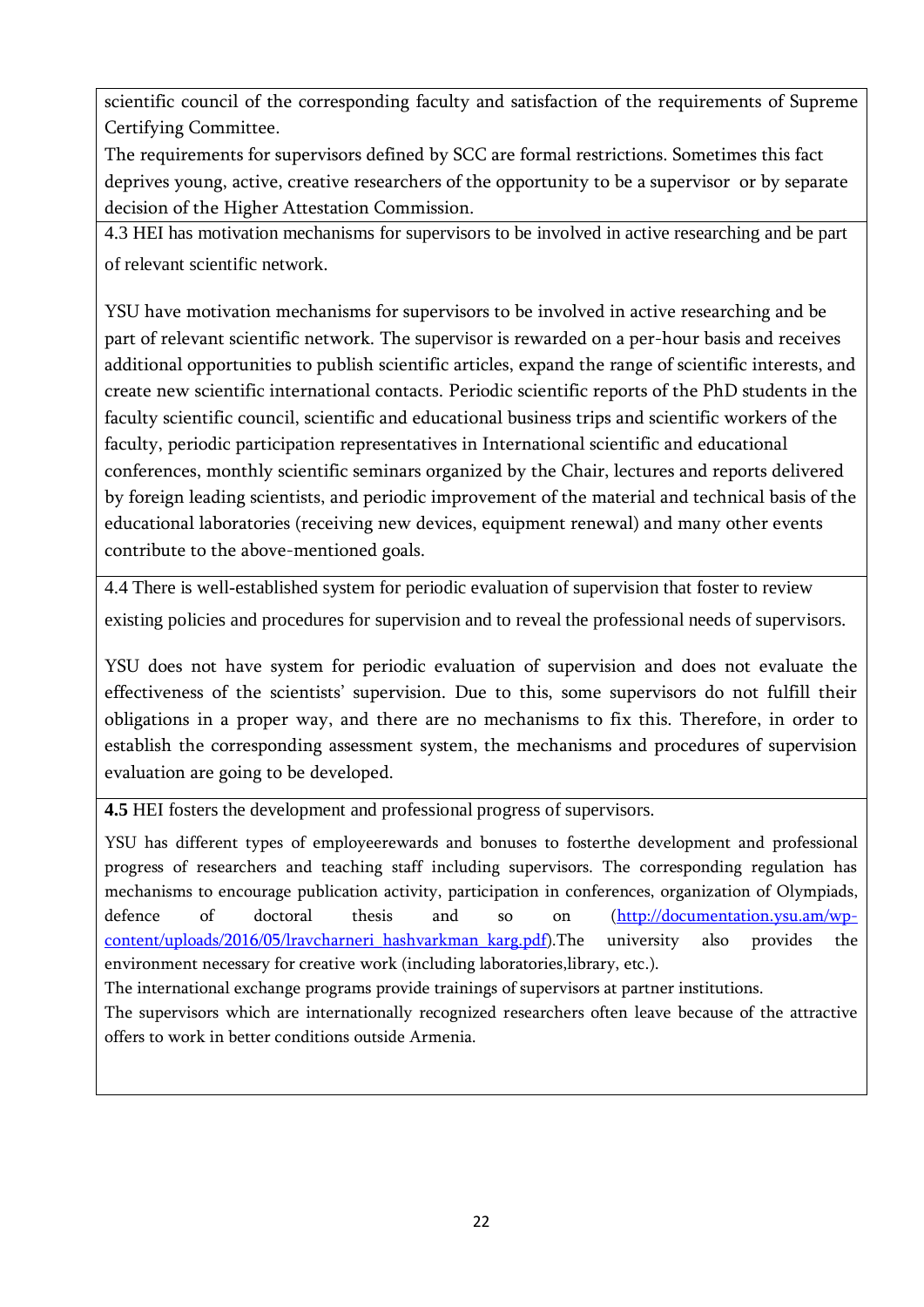#### <span id="page-22-0"></span>5.Research Environment

### *HEI promotes the quality research provisions by creating an environment conducive to research.*

*Please analyse how the HEI ensures the proper implementation of the doctoral program.*

5.1 There are necessary resources for the implementation of doctoral program in accordance with its content, which effectively support the implementation of program's ambitions and create an environment conducive to research.

The librarian resources with widespread options are available at YSU for the implementation of the doctoral program. Besides the existence of research laboratories, highly-qualified researchers and professors, who publish in high ranking journals, and win different awards and grants, ensure the quality of the program's implementation.

The laboratory equipment improvement programs are planned based on the YSU finances, grants and donations which are not sufficient for the development of laboratory facilities by University's vision.

Cooperation with different institutions (particularly in the framework of the projects H2020, Erasmus plus, ISTC, OSCE, CRDF, NATO Science for peace, etc.) provides the program with all the necessary resources, including well-equipped laboratories, research experience sharing programs, trainings on up-to-date research skills and so on.

The dependence of the program and research activities in generalon non-effective procurement procedure makes its implementation vulnerable.

There are 2 innovation centers in the faculty: Research Center of Applied Biology and YSUJ microbial biotechnologies and Bio-fuel Innovative Center.

5.2 HEI monitors the scientific progress of the individual doctoral candidates by achieved scientific results and provides career development opportunities. Supervisors have primary responsibility in doctoral candidate's scientific progress.

Doctoral candidate has an individual plan, which includes the educational and research activities that are planned annually. There is also an annual attestation of doctoral candidate,where the scientific council discusses not only thecandidate's results but also the contribution of the supervisor. Supervisor is also responsible for providing necessary information and advice concerning the research and corresponding procedures.Perspective and successful candidates have opportunity to continue their research work after the defense. They can also be involved in educational process and give lectures.

There are no mechanisms for doctoral candidate to evaluate the provided support.

The existing resources allowtopreparequalified young specialists, who are involved in scientific

research work or grant projects that are being performed in the department during their

doctoral education.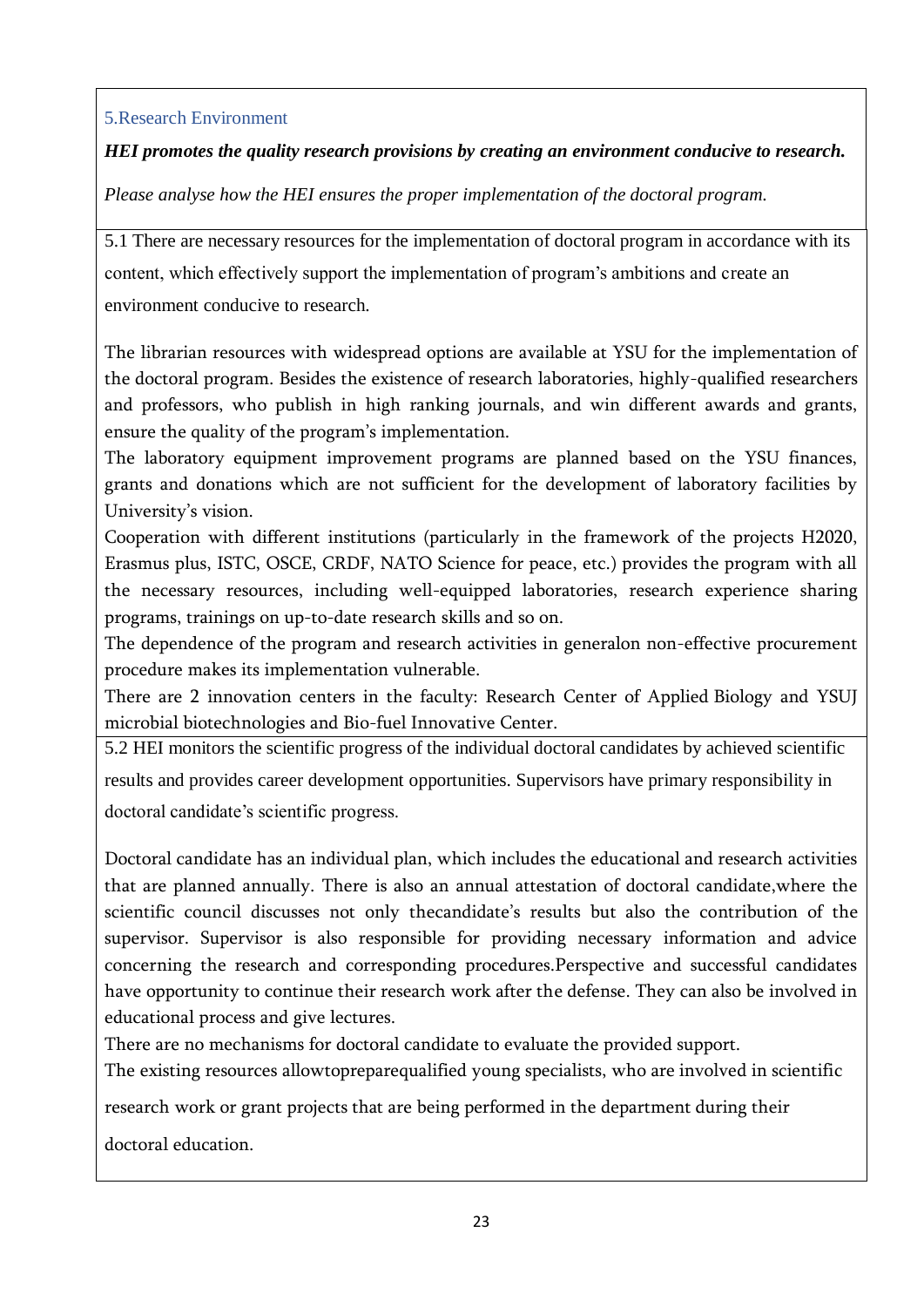Each year, the academic council of the faculty of Biology conducts certification of graduate students, where each graduate student gives a detailed report on the work done.

5.3 HEI ensures that all doctoral candidates receive useful and regular information and advice to promote research and to have opportunity to work in research teams and different research environments.

It is the primary responsibility of the supervisor to give all the necessary information and advice concerning the research in which candidate is involved. YSU provides opportunities to work in different research teams and corresponding research environments at local partner institutions as well as at international partner organizations.

Currently there areno mechanisms to control and monitor the activities of supervisors and

doctoral candidates regularly, but the strategy to establish such procedures is being developed.

Research and teaching skills are improved during scientific-pedagogical practice according to the

plan that is mutually drafted and affirmed by the scientific supervisor of the PhD student.

According to that plan the PhD student delivers seminars and practical courses for the srudents and reviews their course papers.

5.4 HEI has sound financial distribution policy and capacity to sustain and ensure the integrity and continuity of doctoral programs at the institution.

YSU has exact mechanisms to control financial resources, to plan, manage and monitor the policies regarding the budget and, in general, there is aclearly defined policy on financial distribution to provide the implementation of doctoral programs.

Because of the lack of financial resources, necessities of the doctoral program are not always

satisfied. So the involvement of other financial resources such as grants and research projects by supervisors and researchers is encouraged.

The postgraduate programs of the Faculty of Biology are scientific-educational programs that enable students to be included in the base and grant research programs of the faculty. This circumstance is also in line with the mission of the university as a research institution. This greatly contributes to the increase of the scientific and research level.

5.5 HEI has mechanisms in place for the evaluation of the effectiveness, applicability and availability of resources.

YSU does not have mechanisms or procedures to evaluate the effectiveness, applicability and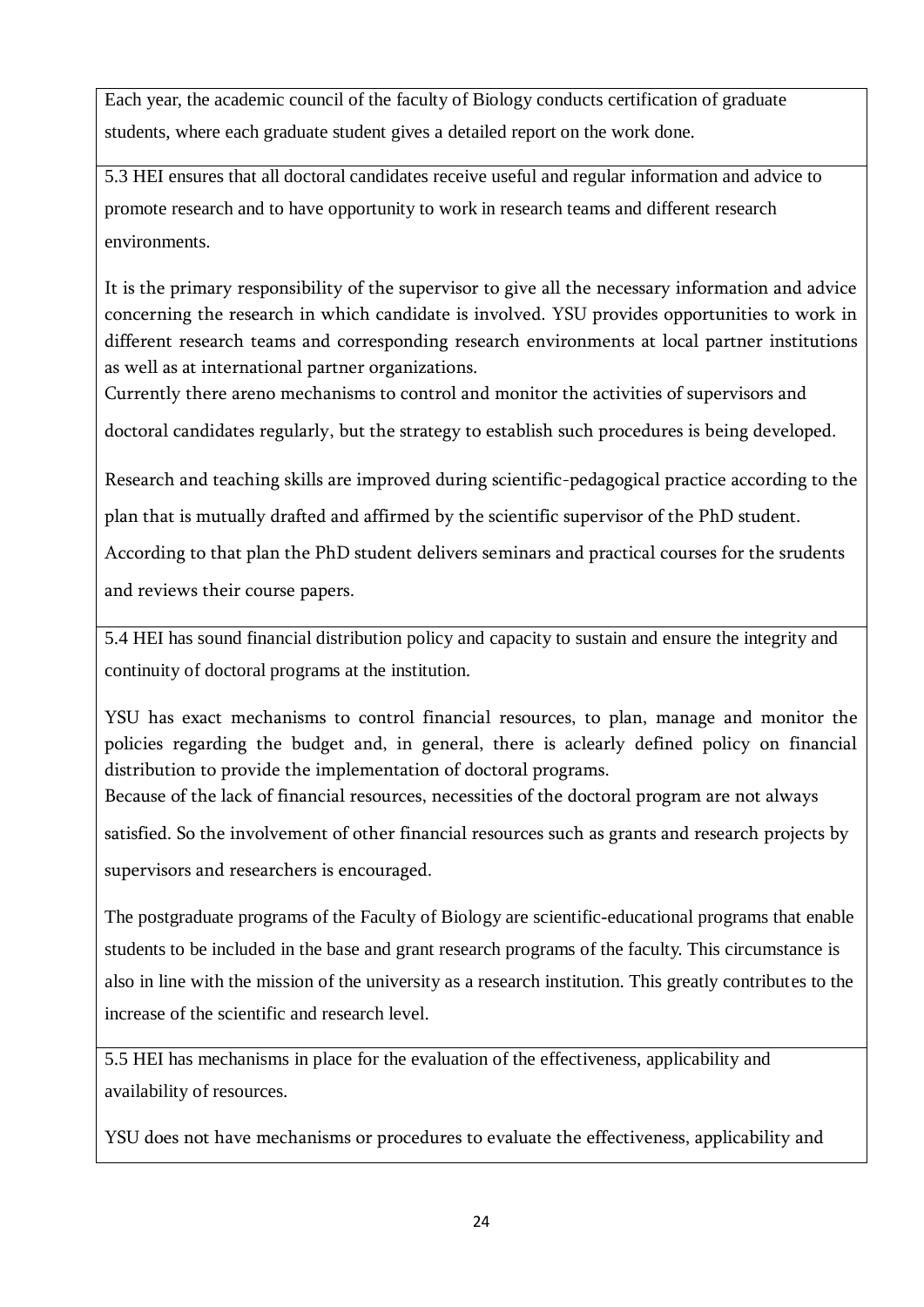availability of resources.

Productive implementation and creation of relevant scientific-educational environment are also supported by scientific-technical activities of the faculty of Biology. Thus, PhD students of faculty of Biology use resources present at the scientific-research laboratory of General Biology carrying out yearly essays or experimental projects.. In this way, the students have a chance to make use of modern methodological approaches applied by the scientists, their scientific drafting, which positively influences on the scientific level of their graduation papers, theses. These also serve to develop graduates' professional abilities.

# <span id="page-24-0"></span>6. Doctoral Candidates

*Doctoral candidates are recognized as professionals with commensurate rights.* 

*Please analyse whether the doctoral candidates are part of implementation of the HEI's ambitions in research.* 

6.1 HEI has formal mechanisms to regulate relations between candidate, supervisors and institution where the rights and responsibilities of doctoral candidates are clearly formulated.

To regulate relations between candidate, supervisors and University, YSU has adopted tripartite agreement, where the rights and responsibilities of all parties are formulated. Starting from the moment of admission, the doctoral candidates are grantedthe same rights and opportunities as the researchers, including the rights to use the laboratories, library and other infrastructure as provided by YSU.

There are no mechanisms to reveal supervisors or doctoral candidates that do not perform their

duties and, if it is the case, to change the supervisor.

6.2 Doctoral candidates are engaged in governance at the university and participate in decisionmaking.

 Active doctoral candidates are involved in the governance of the university and participate in decision-making through students' councils.

As the relative number of doctoral candidates compared with the total number of YSU students

is too small so the chances to be selected as a member of governance council are also little. There

is no separate selection mechanism for doctoral candidates.

6.3 HEI has set mechanisms that ensure quality of the student services and doctoral candidates are involved in the quality assurance practices.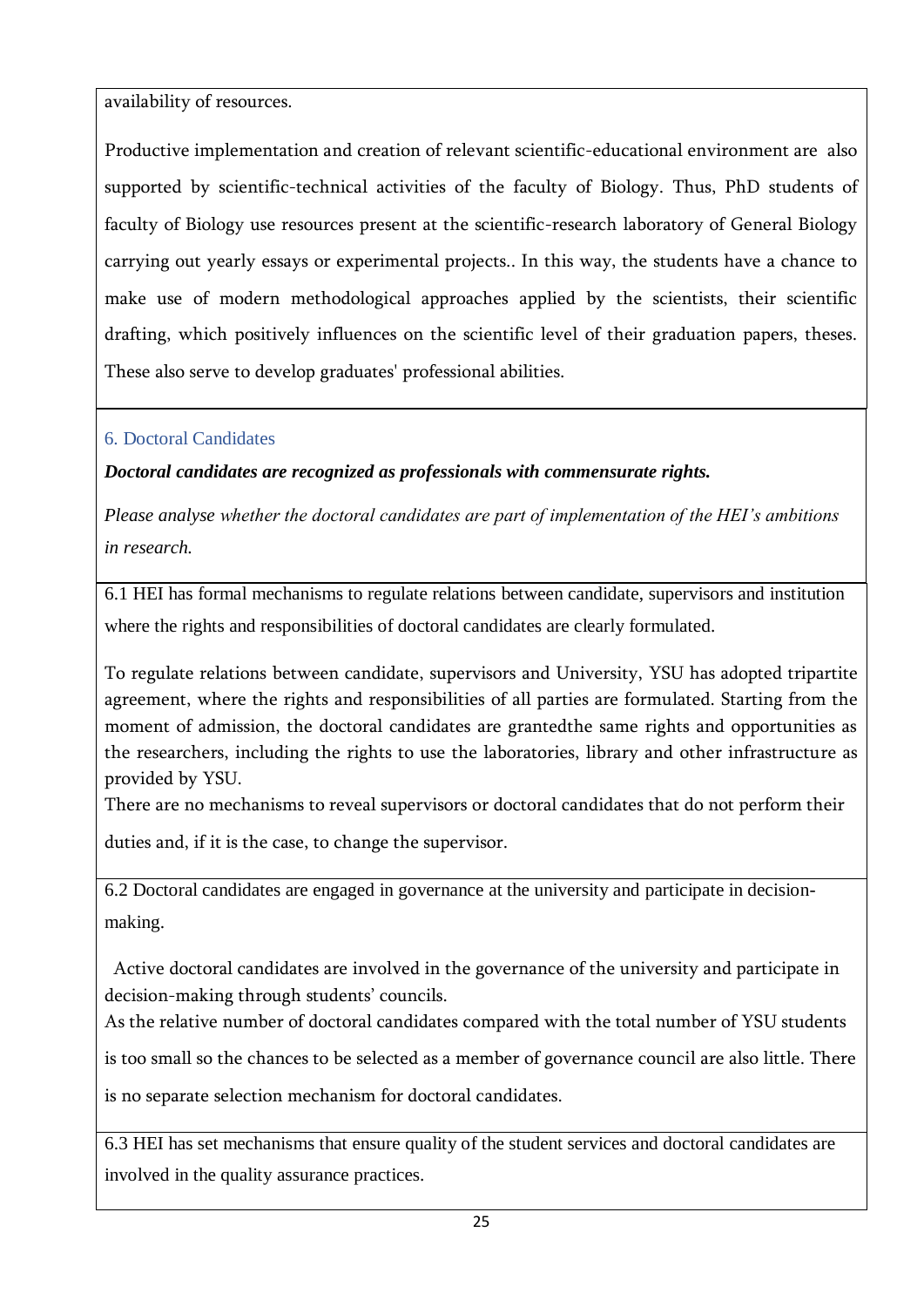YSU does not have mechanisms or procedures that ensure quality of the student services and involvement of doctoral candidates in the quality assurance practices.

#### <span id="page-25-0"></span>7. Internationalization

*Internationalization is coherent with institution's research strategy and the individual needs of the doctoral candidates.* 

*Please analyse how the HEI strives to be a part of local and international research networks by the implementation of the doctoral program.*

7.1 HEI promotes fruitful and effective collaboration with local and international counterparts aiming to create critical mass and networking as well as to implement joint research and doctoral programs.

According to the YSU development strategic plan (chapter 2, task 3, internationalization of

University's research activities) in order to ensure the internationalization of research, YSU

cooperates with local and international organizations and institutes aiming to create critical mass

and implement joint research and doctoral programs.

7.2 The mobility of doctoral candidates is driven by the candidates' research projects.

Doctoral candidates can take different courses from other departments of YSU as well as do research not only in Armenian HEI or institutes but also at partner institutes or universities outside Armenia. Doctoral candidate takes part in short-term or long-term scientific visit programs based on financial support of YSU, State Committee of Science, Young Researchers' Support Program, Colleague exchange program in the framework of the projects Horizon 2020, Erasmus plus, ISTC, OSCE, CRDF, NATO Science for peace, Volkswagen foundation, ANSEF and other programs and foundations. Because of the mobility and local resource limits doctoral candidates make their future plans outside the country.

7.3 HEI allocates sufficient financial resources for internationalization.

Despite the finances that are allocated for internationalization (YSU, state financing and resources mentioned in 7.2) there are still serious financial limits restricting the active internationalization actions.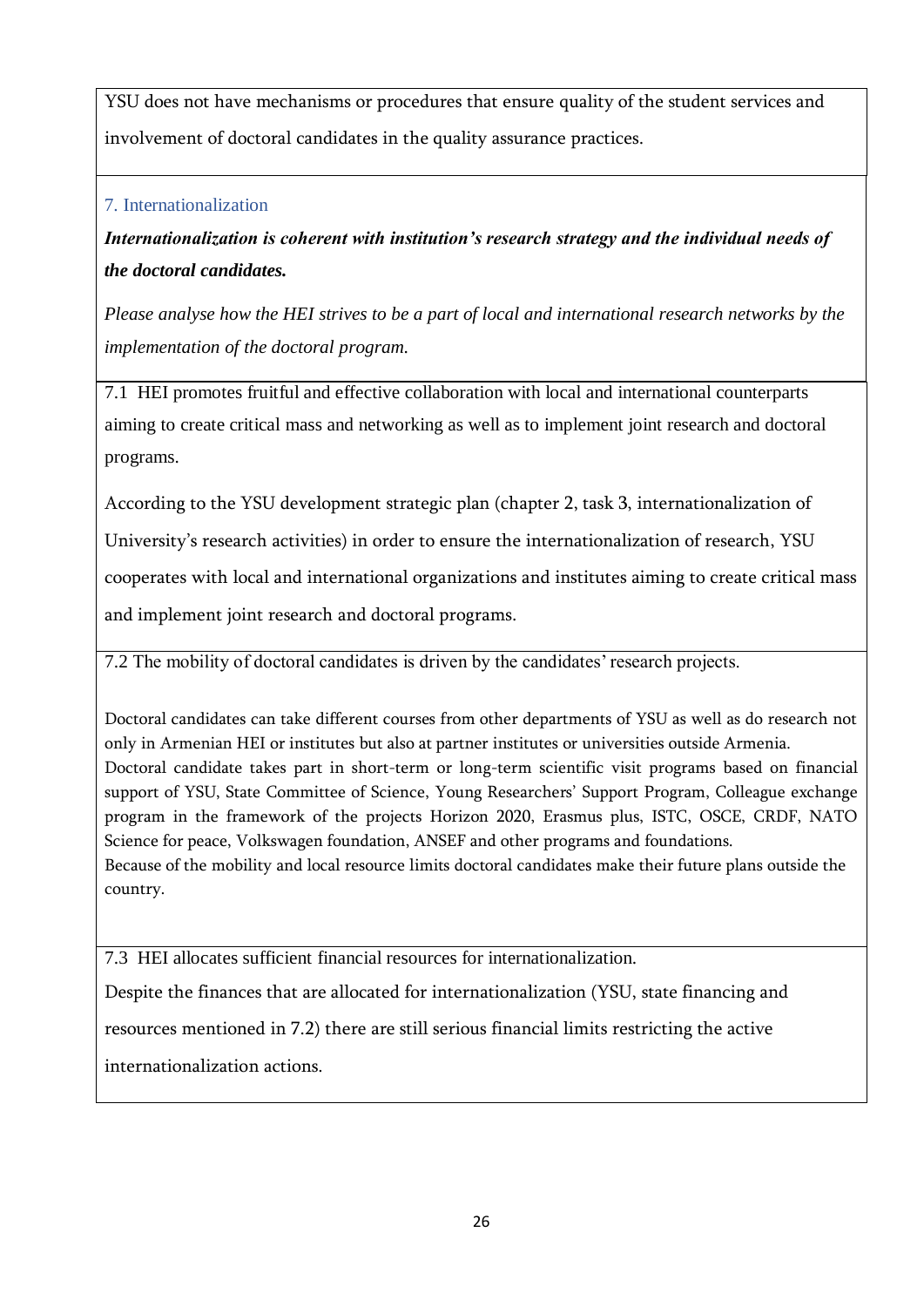#### <span id="page-26-0"></span>8. PhD awarding

*HEI has clear mechanisms for monitoring and assessment of the research results (applicable to the institutions having Specialized Councils).* 

*Please analyse how the Specialized Councils acknowledge the formation of an autonomous researcher.* 

8.1 Specialized Council has PhD awarding criteria that are applied and periodically reviewed.

There are 12 specialized Councils at YSU.PhD awarding procedure is regulated by the requirements of Supreme Certifying Committee. Supreme Certifying Committee confirms the decision of Specialized Council to award doctoral candidate with scientific degree diploma.

8.2 HEI has set criteria for the nomination of the members of Specialized Council/s.

Nomination and selection of the members of Specialized Councils is regulated by the Supreme

Certifying Committee among the professionals of the current research sphere.

8.3 HEI periodically implements quality assurance of Specialized Council/s' activities.

YSU doesn't have procedures and mechanisms to implement quality assurance procedures of Specialized Councils' activities.

8.4 Specialized Council/s periodically publishes reports on the development of the relevant fields.

There is no such practice for Specialized Councils to publish reports on the development of the relevant fields.

<span id="page-26-1"></span>9. Internal quality assurance

*HEI has an internal quality assurance system, which promotes continual improvement of all the processes of doctoral education.* 

*Please analyse how the HEI promotes the formation of quality assurance culture for doctoral education.*

9.1 There are well-established and publicly available policies and procedures for internal quality assurance of doctoral education.

YSU does not have internal quality assurance system of doctoral programs. We hope to develop and establish policies and procedures for internal quality assurance of doctoral education in the framework of the Erasmus Plus program "Promoting internationalization of research through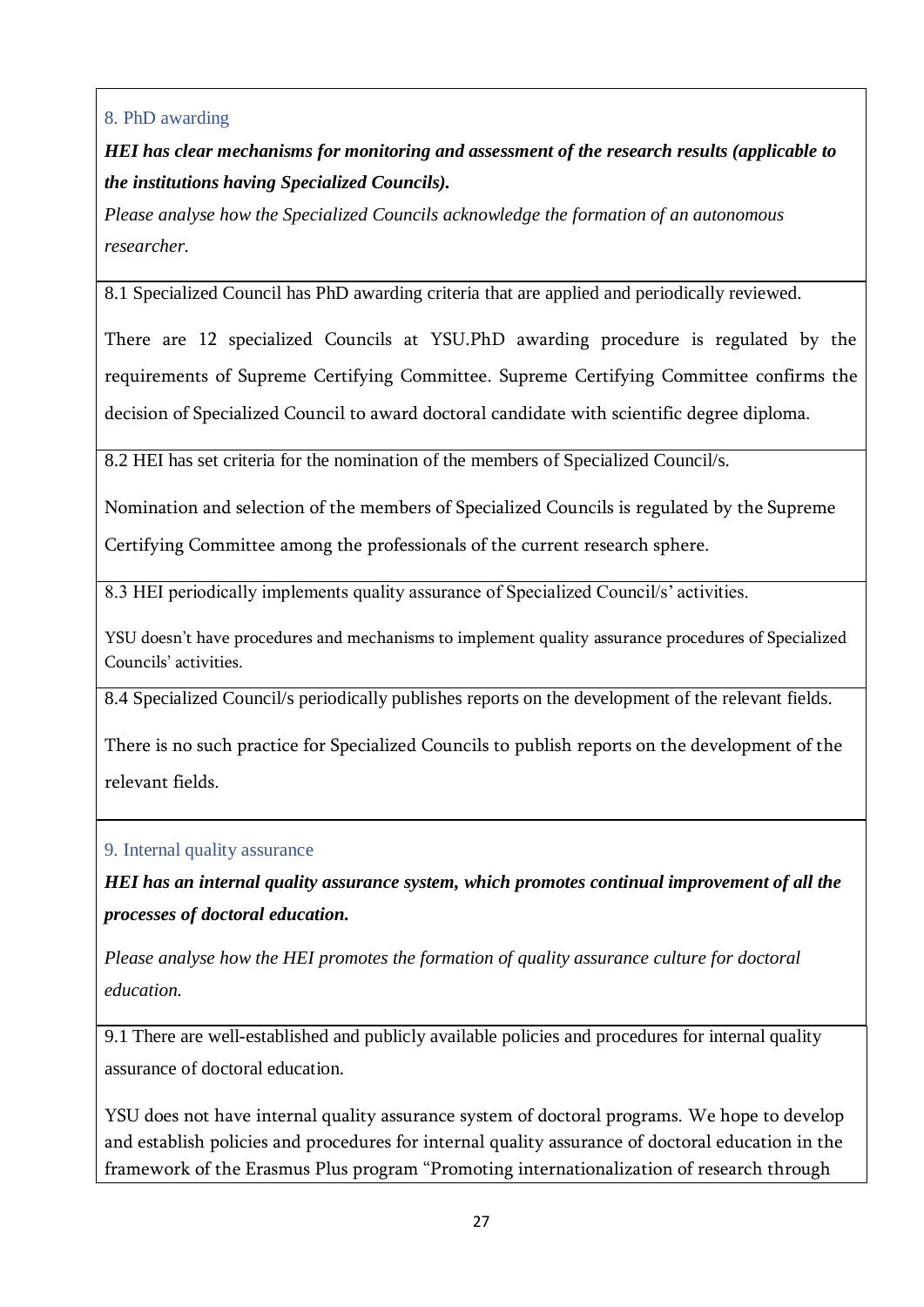establishment of Cycle 3 QA System in line with the European Agenda (C3QA)".

9.2 The internal and external stakeholders of doctoral education are involved in the quality assurance processes.

9.3 HEI collects reliable information on the implemented processes through feedback mechanisms, which is evaluated for the improvement of the goals and processes of doctoral education.

9.4 The internal quality assurance system of doctoral education is periodically reviewed.

|                                                                                                                                           | <b>External Opportunities</b>                                                                                                                                                                                                                                                                                                                  | <b>External Threats</b>                                                                                                                                                                                                                                                                                                                                                                                                                            |  |
|-------------------------------------------------------------------------------------------------------------------------------------------|------------------------------------------------------------------------------------------------------------------------------------------------------------------------------------------------------------------------------------------------------------------------------------------------------------------------------------------------|----------------------------------------------------------------------------------------------------------------------------------------------------------------------------------------------------------------------------------------------------------------------------------------------------------------------------------------------------------------------------------------------------------------------------------------------------|--|
|                                                                                                                                           | (O)<br>1. Involvement of Armenia in<br>Framework Programs for<br>Research and Innovation, and<br>colleague exchange programs<br>(Such as Horizon2020, Erasmus<br>Plus, etc.)<br>2. The international exchange<br>programs providing trainings of<br>supervisors and candidates at<br>partner institutions.<br>3. Cooperation with enterprises. | (T)<br>1 The lack of state financing and limits of<br>other financial resources.<br>2. Internationally recognized supervisors<br>and perspective young researchers find<br>well-paid positions outside Armenia,<br>which leads to brain-drain.<br>3. The regulations established by<br>Government and Ministry do not take<br>into account YSU requirements and<br>specificity of each doctoral program.<br>4. Non-effective procurement procedure |  |
| <b>Internal Strengths</b>                                                                                                                 | $S-O$                                                                                                                                                                                                                                                                                                                                          | $S-T$                                                                                                                                                                                                                                                                                                                                                                                                                                              |  |
|                                                                                                                                           |                                                                                                                                                                                                                                                                                                                                                |                                                                                                                                                                                                                                                                                                                                                                                                                                                    |  |
| (S)                                                                                                                                       | "Max-Max" Strategy                                                                                                                                                                                                                                                                                                                             | "Max-Min" Strategy                                                                                                                                                                                                                                                                                                                                                                                                                                 |  |
| 1. The research strategy of YSU is<br>included in University's<br>development strategic plan as a<br>separate chapter and is in line with | Improvement of strategy to<br>implement joint research and<br>educational programs together<br>with enterprises.                                                                                                                                                                                                                               | Further improvement of research strategy<br>to develop mechanisms for attracting<br>external financial resources.<br>Improve already implemented                                                                                                                                                                                                                                                                                                   |  |

#### <span id="page-27-0"></span>SWOTanalysis of the doctoral program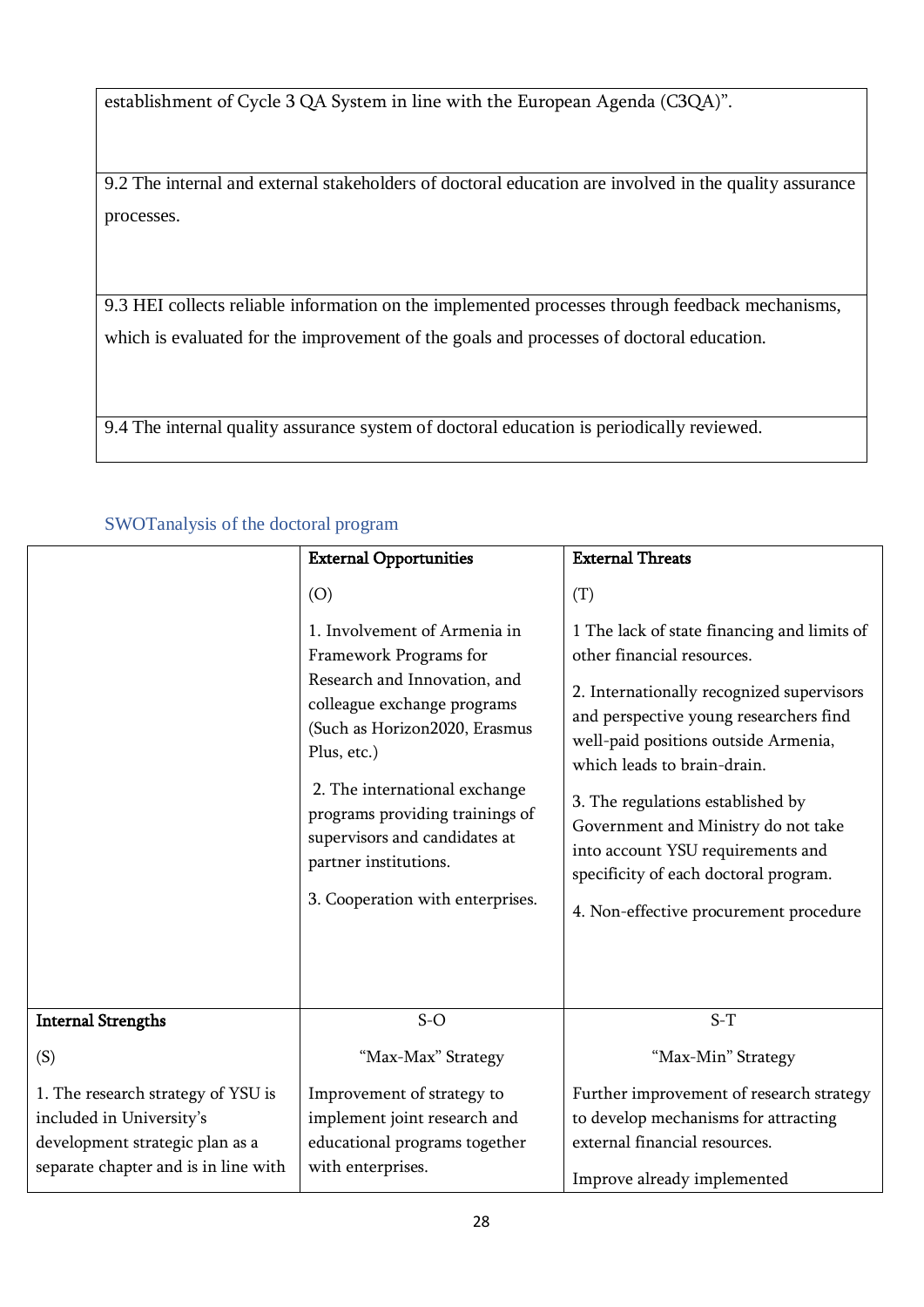| YSU mission and goals<br>2. The mechanisms to encourage<br>the effectiveness of research and<br>professional progress of researchers<br>and teaching staff are developed as<br>different types of employee<br>bonuses.<br>4. Tripartite agreement which have<br>to be signed by supervisor, student | Promoting effectiveness of<br>research and professional progress<br>of researchers and teaching staff<br>through resources provided by<br>partners involved in international<br>cooperation or research project<br>with YSU.<br>Using the cooperation with<br>enterprises provide career<br>development opportunities in | mechanisms to encourage and attract<br>researchers and teaching staff by<br>increasing the amount of bonuses and<br>rewards.<br>Improvement of career development<br>opportunities providing perspective<br>candidates with research and teaching<br>activities, preventing the brain-drain. |
|-----------------------------------------------------------------------------------------------------------------------------------------------------------------------------------------------------------------------------------------------------------------------------------------------------|--------------------------------------------------------------------------------------------------------------------------------------------------------------------------------------------------------------------------------------------------------------------------------------------------------------------------|----------------------------------------------------------------------------------------------------------------------------------------------------------------------------------------------------------------------------------------------------------------------------------------------|
| and confirmed by the University.<br>5. Perspective and successful<br>candidates have opportunity to<br>continue their research work after<br>the defense.                                                                                                                                           | industry.                                                                                                                                                                                                                                                                                                                |                                                                                                                                                                                                                                                                                              |
| <b>Internal Weaknesses</b>                                                                                                                                                                                                                                                                          | W-O                                                                                                                                                                                                                                                                                                                      | $W-T$                                                                                                                                                                                                                                                                                        |
| (W)                                                                                                                                                                                                                                                                                                 | "Min-Max" Strategy                                                                                                                                                                                                                                                                                                       | "Min-Min" Strategy                                                                                                                                                                                                                                                                           |
| 1. Limited financial resources<br>leadingto the restrictions in<br>involvement of students and<br>teaching staff in research projects.<br>2. The practical activity of YSU                                                                                                                          | Participation in scientific research<br>programs will give an opportunity<br>to involve more staff and students<br>in research works.<br>Improve research strategy to meet                                                                                                                                               | Development of effective procurement<br>procedure together with the                                                                                                                                                                                                                          |
| does not fully meet the needs of the<br>internal and external stakeholders<br>and is week in a practical works'<br>implementation stage.                                                                                                                                                            | the needs of the internal and<br>external stakeholders.<br>Using the experience obtained<br>from international exchange                                                                                                                                                                                                  | corresponding state agency that will be<br>different from state regulation concerning<br>the procurement procedure of research<br>facilities.                                                                                                                                                |
| 3 YSU does not have motivation<br>mechanisms for supervisors to be<br>involved in active researching and<br>be part of relevant scientific<br>network                                                                                                                                               | programs at partner universities to<br>develop motivation mechanism<br>for supervisors to be involved in<br>research actively.<br>Usage of the corresponding                                                                                                                                                             | Development and establishment policies<br>and procedures for internal quality<br>assurance of doctoral education in the<br>framework of the Erasmus Plus program                                                                                                                             |
| 4. YSU does not have system for<br>periodic evaluation of supervision<br>and effectiveness of scientists'<br>supervision                                                                                                                                                                            | regulations of European partners<br>to develop the mechanism and<br>over all control on supervisor and<br>doctoral candidate.                                                                                                                                                                                            | "Promoting internationalization of<br>research through establishment of Cycle 3<br>QA System in line with the European<br>Agenda (C3QA)".                                                                                                                                                    |
| 5. There are no mechanisms for<br>doctoral candidate to evaluate the<br>provided support.                                                                                                                                                                                                           | Implementation of feedback<br>system and corresponding<br>questionary for doctoral students.                                                                                                                                                                                                                             |                                                                                                                                                                                                                                                                                              |
| 6. The laboratory equipment<br>improvement programs are planned<br>based on the YSU finances, grants                                                                                                                                                                                                | Involving various enterprises,<br>sponsors and international<br>foundations to provide laboratory                                                                                                                                                                                                                        |                                                                                                                                                                                                                                                                                              |